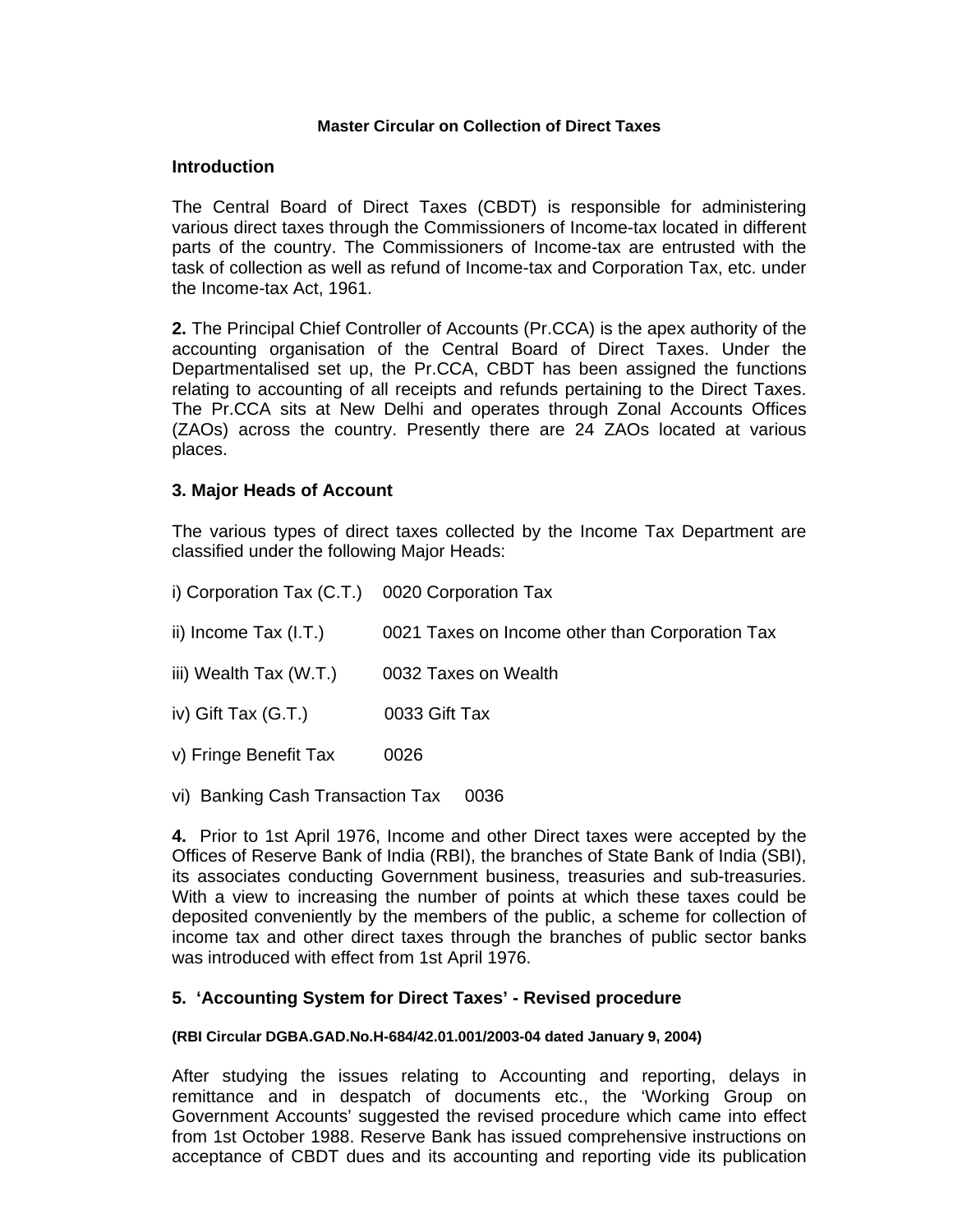'Accounting System for Direct Taxes' which came to be known as the Pink Booklet.

**6.** With a view to improving customer service to direct taxpayers, special attention was drawn to the following provisions of 'Accounting System for Direct Taxes' : **(RBI/2004/135 (DGBA.GAD.No.1142 /42.01.001/2003-04) dated April 2, 2004)** 

(i) **Issue of Token** : While instructions issued by Reserve Bank regarding the issue of paper token as an acknowledgement of payments are very clear, it is observed that a large number of authorised branches do not issue such tokens. In many places, there are informal arrangements wherein the taxpayer is asked to collect the challan after a specific date from the bank branches. In some cases, the receipted challans are not kept securely and are placed in an open box. The customers are allowed to freely pick up their challans without any identification. In the case of challans deposited with cheque or draft, the receipted challans will be issued only on realisation of the amount of cheque or draft and hence the paper token should indicate the date on which the receipted copies of the challans would be kept ready so that the assessee makes an arrangement to collect the receipted challan on the date given in the token.

(ii) **Receipted Challan** : The receipted challan should be made available to the assessee within 4-5 days, based on the local Clearing arrangements. The branches should ensure that this stipulated waiting period must not be exceeded and any deviation in this regard will be viewed seriously by Reserve Bank. The receipted challans should be handled with care and in a secured manner till they are handed over to the assessee across the counter on presentation of the relevant paper token. Under no circumstance, the receipted challan should be kept in open box accessible to customers.

(iii) **Double Date Stamp on Receipted Challan:** It is reiterated that the challan should bear two dates i.e. the 'Date of tender' of challans and instruments and the 'Date of realisation' of proceeds of the instruments as specified in Annexure-V of the Pink Booklet.

(iv) **Acceptance of Clearing Cheques:** It is observed that some of the banks are reluctant to accept cheques drawn on other banks while receiving taxes resulting in practice of Chartered Accountants/Tax Consultants tendering their own cheques on behalf of their clients. As accepting cheques drawn on other banks will greatly facilitate the customers, banks are advised not to turn back customers who tender challans with cheques drawn on other banks.

(v) **Do's and Don'ts :** A list of Do's and Don'ts as given in the Annexure-IV of the Pink Booklet were not being supplied to the bank staff dealing with the Direct Tax collection work as required. The same may be issued to the branches.

## **7. Online Tax Accounting System (OLTAS)**

#### **(RBI/2004/131 (DGBA.GAD.No.1008/42.01.034/2003-04) dated April 1, 2004, RBI/2004/145 (DGBA.GAD.No. H-1068 /42.01.034/2003-04) dated April 16, 2004 & RBI/2004/184 (DGBA.GAD.No.H-1114/42.01.034/2003-04) dated April 29, 2004)**

**7.1** A High Powered Committee (HPC) was constituted by Reserve Bank for setting up OLTAS in January 2003. The HPC set up a Sub-Committee to suggest the Accounting Procedure for Online Tax Accounting System. The Accounting procedure duly approved by CGA and CAG was introduced for OLTAS w.e.f June 01, 2004.The new accounting procedure (Annexure) was forwarded to all agency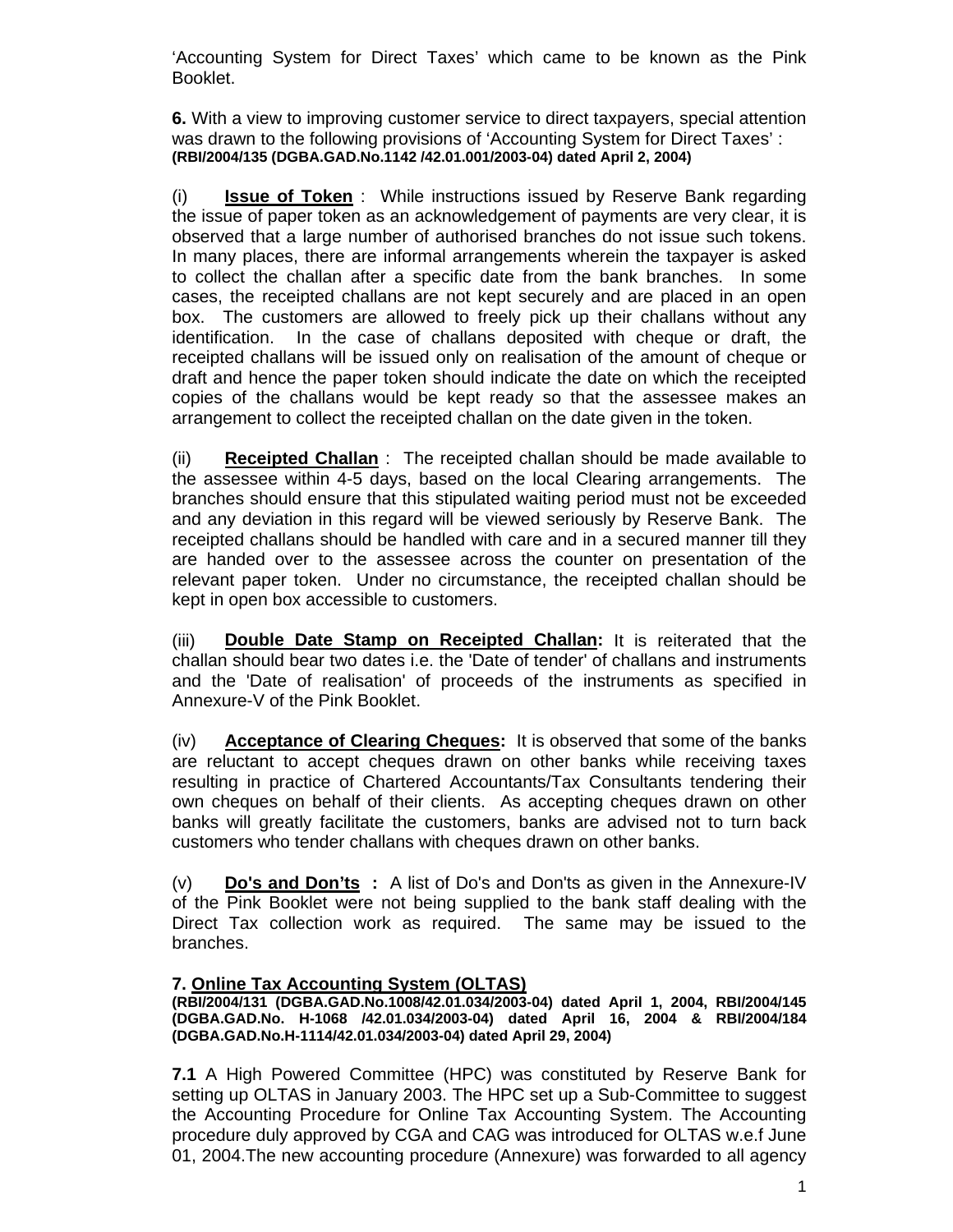banks on April 16, 2004. The salient features of the new accounting procedure are the introduction of a single copy challan with tear-off taxpayer's counterfoil, branding of acknowledgement stamp with unique serial number known as Challan Identification Number (CIN) on the single copy challan and on taxpayer's counterfoil. Tax payers are now able to view the tax paid by them by logging on to http://tin-nsdl.com. Further, the new file structure required by Income Tax Department was also forwarded to Agency banks for developing suitable software for the OLTAS.

**7.2** Under the new procedure banks were advised to issue acknowledgement in respect of challans tendered with clearing cheques/drafts (i.e. other than cash and transfer cheques/drafts) only after the realization of such cheques/ drafts. Banks were further advised to issue paper token in respect of such challans indicating the date of tender and the date on which the counterfoil will be kept for delivery. The receiving banker was advised to return the tear-off portion of taxpayers' counterfoil on realization of such cheques/ drafts after branding with the rubber stamp acknowledging the payment with Challan Identification Number (CIN) comprising of the following:

- i. BSR Code number of the bank branch(7 digits)
- ii. Date of presentation of the challan (DD/MM/YY)
- iii. Serial number of the challan in that branch on that day (5 digits).

**7.3** The tear off portion of the challans accompanied with cash or cheques drawn on the same receiving branch may be returned to the taxpayer on the same day with necessary acknowledgement by branding with the rubber stamp prescribed above.

**7.4** All the non-computerised/ non- networked branches were advised to ensure that data pertaining to those branches be transmitted from its nearest computerized/networked branch to the Nodal branch and from Nodal branch to Link Cell electronically so that complete data pertaining to all the authorized branches of a bank throughout India are seamlessly transmitted to the Tax Information Network (TIN) hosted by NSDL.

**7.5** It was further advised that the new accounting procedure under OLTAS will replace the existing procedure in so far as the sending of scrolls and challans to the Income Tax Department is concerned. It was also advised that except for the changes proposed in the OLTAS Accounting Procedure forwarded to banks, the instructions contained in the Pink booklet "Accounting System for Direct Taxes" (Updated upto June 30, 1999) will continue to be in force.

**7.6** Further, need for transmitting data online to TIN in addition to the normal practice of sending paper scrolls and challans to the ZAO and Income Tax department was also emphasised.

**7.7** It was suggested to banks that their Link Cells at Nagpur may be connected to TIN (NSDL) at Mumbai with a dedicated leased line to ensure secure two way communication.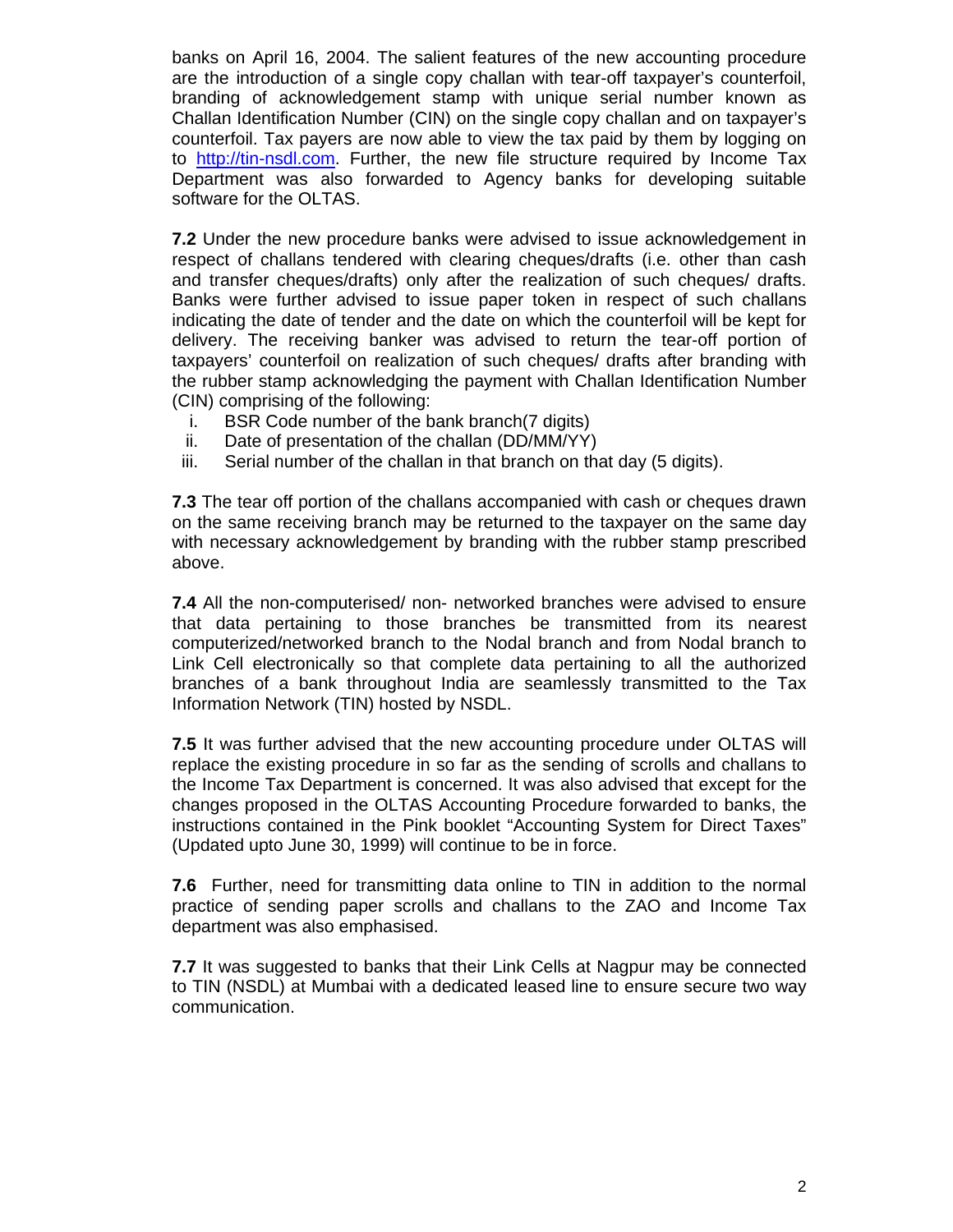#### **8. Transmission of data to NSDL - Validation Checks** (**RBI/2004/75 (DGBA.GAD.No. H-69 /42.01.034/2004-05) dated July 28, 2004, DGBA.GAD.No.H-8649/42.01.034/2005-06 dated December 23, 2005)**

**8.1** Various types of errors noticed by National Securities Depository Ltd. (NSDL)/Income Tax Department in the data uploaded by banks have been advised to the banks. In particular, data entry errors noticed in respect of PAN/TAN Number, incorrect nodal scroll branch data, assessment year, absence or incorrect tax-payer's name, CIN Numbers, major head codes and amounts were brought to the notice of banks.

**8.2** To counter the lacunae observed, it has been decided that each bank will incorporate the following validation checks with immediate effect in the OLTAS software for all Record Types.

- i) Value for the field NOD\_BR\_COL\_SC\_DT and NOD\_BR\_PYMT\_SC\_DT in RT01 and RT06 respectively should be between 01-06-04 and date of transmission (i.e. filename).
- ii) PAN/TAN cannot be of lesser than 10 alphanumeric characters. If its length is 10 then in case of PAN first five and tenth character of PAN should be alpha only, and sixth to ninth i.e. next four should be numeric only. In case of TAN first three characters should be CTU code and fourth, tenth must be alpha and next five (fifth to ninth) should be numeric. Quoting of PAN/TAN is made compulsory w.e.f January 1, 2005.
- iii) Name field is always mandatory and it should have a combination of alphanumeric and dots only and it should be of more than one character (the name string should not be of dots and numeric or both. Alphabets must be there in main string). It is mandatory to transmit the **full name** of tax payer irrespective of the fact that PAN/TAN has been mentioned on the challan.
- iv) ZAO code number of a collecting branch is permanent and details of ZAO code numbers are available in the pink booklet published by the Reserve Bank. Nodal Branches must ensure that this ZAO code number is correctly mentioned in Record Type 01 and is not altered under any circumstances. It is advised that all the banks should save the code in the ZAO field in their OLTAS software as instances have been brought to the notice of RBI/Government where the same branch is mentioning different ZAO code on different dates of transmission.

**8.3** In addition to the above validation checks, the following supervisory steps have to be taken by banks:

- (i) Branch Managers of the collecting branches must ensure correctness of the name and amount captured from the challans. For this 'maker-checker' system of data entry must be adopted in all the bank branches.
- (ii) All collecting branches must compulsorily transmit Record Type 01 and Record Type 02 (Summary Record), if there is collection on that day. In branches where there has been no collection during the day, only Record Type 02 (NIL statement) is to be transmitted to the Nodal Branch. This would enable the TIN to accurately monitor the implementation of OLTAS.
- (iii) At the Nodal Branch level supervision has to be made to ensure that all the collecting branches are transmitting the Record Type 01 and Record Type 02. They should also ensure that those collecting branches that have no collection transmit only Record Type 02 (NIL Statement) with MAJ\_HD\_CD=0 and TOT\_AMT=0 to their respective Nodal Branch.
- (iv) Branch Manager of Nodal Branch must ensure that the Major Head wise collection shown in the Nodal Branch Scroll of a particular date submitted to the ZAO, tallies with the corresponding totals in the OLTAS data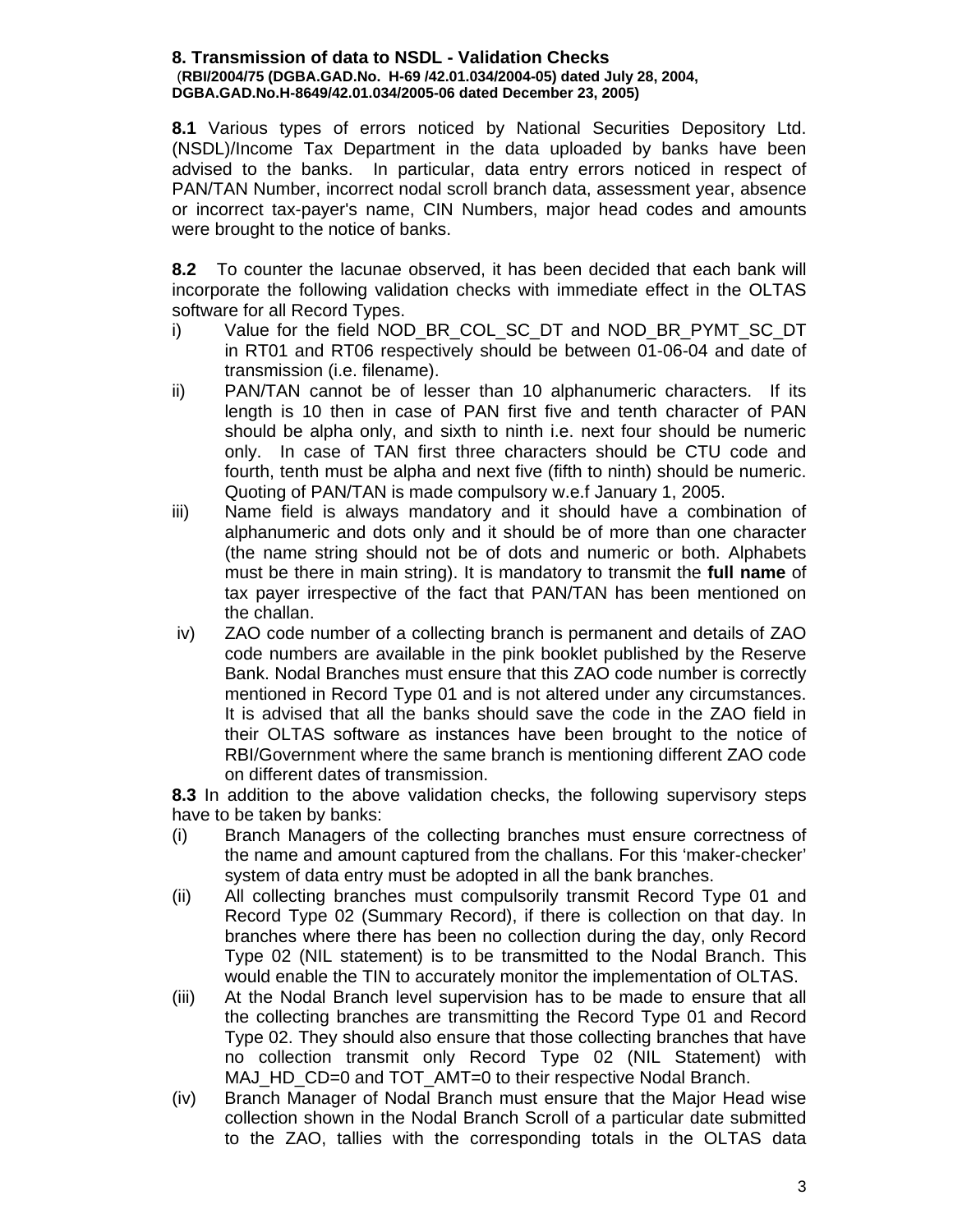transmitted to the Link Cell for submission to TIN. This exercise should be done in respect of all payments from June 1, 2004.

- (v) All the banks at Link Cell level should maintain an error record of action taken on error records transmitted to TIN. This would ensure that all records which had initially been rejected by TIN due to some deficiencies are compulsorily retransmitted to TIN after removal of lacunae within 48 hours.
- (vi) It is observed that the banks are entering wrong major head codes i.e. interchanging payments received under Major Head 020 for Corporation Tax or Major Head 021 for Income tax other than Corporation Tax. This leads to avoidable misclassification of payments and affects the reconciliation of accounts between the Income Tax Department and ZAO. In case of a valid PAN, the above validation can be implemented in the OLTAS software i.e. if  $4<sup>th</sup>$  character (from the left) is 'C' then Major Head code must be 020.

**8.4** Income Tax Department has also informed us that while transmitting assessment year data, banks were required to transmit the first part for normal as well as block assessment years; for example for the normal assessment year 2005-2006 the bank is required to transmit 2005 and for a block assessment year like 1997-2005, the year 1997 should be transmitted.

### **9. Sending daily scrolls by e-mail to ZAOs (RBI/2006/295(DGBA.GAD.No.H-11140/42.01.034/2005-06 dated February 2, 2006)**

Banks were advised of the revised format of electronic Nodal Branch Daily Main Scroll for Direct Tax Collection. The revised format **(Annex III)** is to be used to send the Daily Main Scroll electronically to all ZAOs pending receipt of physical challans/scrolls from all receiving branches.

### **10. Abolition of Sub-Agency Arrangements for Collection of CBDT Dues (RBI/2004/326(DGBA.GAD.No.3278-3311/42.01.034/2004-05) dated Dec. 31, 2004)**

It was observed that one of the major reasons for non-uploading of data under OLTAS is the existence of Sub-Agency arrangements with another prominent bank in the locality where the Sub-Agency bank concerned does not have sufficient number of branches for having its own Nodal Branch as per the norm then prescribed by CBDT. Due to non-compatibility or for other reasons, the data in respect of challans received by collecting branches under sub agency arrangements were not uploaded to TIN by the Principal Agency banks in many cases. With a view to avoiding delay and problems arising out of the sub-agency arrangements, it has been decided in consultation with Directorate of Income Tax (Systems), New Delhi to discontinue the Sub-Agency arrangement altogether. Banks were advised to designate their own Nodal branches wherever their branches were functioning under sub-agency arrangements.

## **11. Funds Settlement - Reporting to RBI, CAS Nagpur**

#### **(RBI/2005/466 (DGBA.GAD.No.H. 5801 /42.01.034/ 2004-05) dated May 13, 2005 & RBI/2005/406 (DGBA.GAD.H 5236/42.01.034/2004-2005) dated March 29, 2005)**

**11.1** Keeping in view the decision to switch over to settlement of funds on the basis of on-line data uploaded to TIN with effect from April 1, 2005, the existing system of reporting CBDT transactions to RBI, CAS, Nagpur has been reviewed. Accordingly, it was decided that agency banks will submit the CBDT figures to RBI, CAS, Nagpur separately through digitally signed e-mail (to be signed by a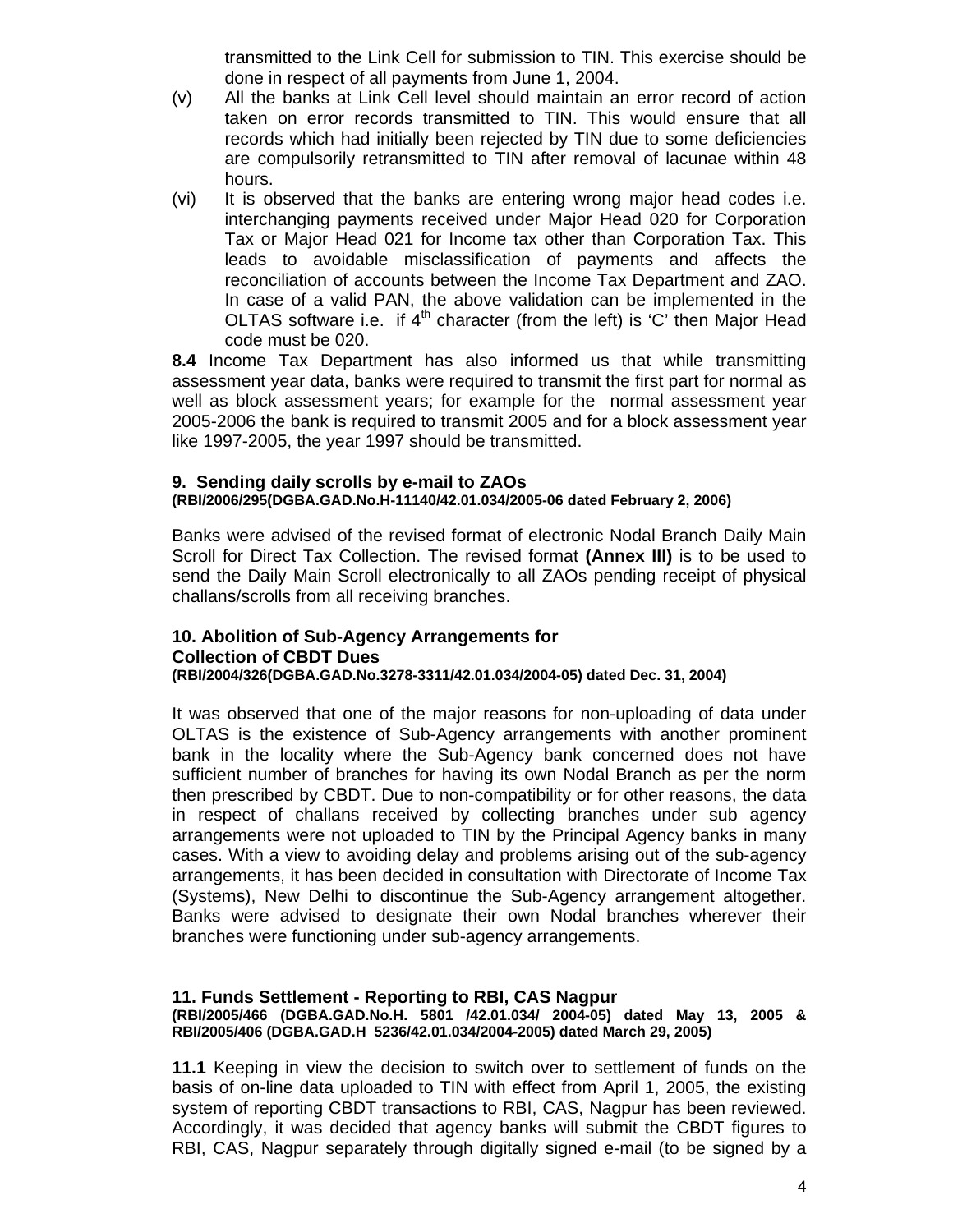class II certificate holder). The CBDT figures reported to TIN as at 13.15 hours on week days and 12.30 p.m. on Saturdays would simultaneously be reported to CAS, Nagpur for funds settlement through digitally signed e-mail. The data mailed after the cut-off time would not be accepted by CAS, Nagpur under any circumstances.

**11.2** Banks were advised that any rejections by the system at RBI, CAS will not be accounted for on the same day as it is presently being done only after obtaining corrected revised advices from the Link Cells. Only the figures accepted by the system at CAS would be accounted for. The rejection report would be passed on to the Link Cell along with the daily input statement on the same day. Banks were advised to issue necessary instructions to their branches and the Link Cell in this regard.

**11.3 It was clarified that the financial data file uploaded to CAS, Nagpur on any given date for funds settlement and the challan data relating to that particular settlement date uploaded to TIN should exactly match.** Files rejected subsequently by NSDL, if any, due to validation errors etc. should be processed separately and re-uploaded. *Banks were advised to ensure that challan data in respect of each and every challan deposited by the assessee is uploaded and duly accepted by TIN.* Such re-uploading of files to TIN would not affect the funds settlement data. The requirement of complete reporting to TIN would be achieved if the data going from Link Cells to CAS, Nagpur and the relative challan data going to TIN are uploaded **simultaneously.** 

**11.4** Link Cells were advised to ensure that there is no mismatch in figures uploaded to CAS and TIN for a given uploading date.

**11.5** Nodal Branches were advised to follow the instructions contained in paragraph 6 of the 'Accounting Procedure Relating to On-line Tax Accounting System (OLTAS)' meticulously and were advised to dispatch the Scrolls and Challans etc. on a day -to- day basis to Zonal Accounts Offices concerned.

### **12. Certain clarifications issued by the RBI for guidance to banks as regards OLTAS are reproduced below**:

**(RBI/213/2004(DGBA.GAD.NO.H-1169/42.01.034/2003-04) dated May 22, 2004 & RBI/2004/181 (DGBA.GAD.No. H-235/42.01.034/2004-05) September 15, 2004)** 

## **12.1 Challan Identification Number (CIN)**

 It was clarified that as per paragraph 1.3.3 of OLTAS Accounting Procedure (Annexure) running serial number would have to be given for all the challans tendered with cash, transfer cheques **as well as clearing cheques** on a particular day across all types of direct taxes. While the tear-off portion of the challan tendered with cash and transfer cheques (i.e. the cheque drawn on the collecting branch) needs to be returned to the tenderer with the prescribed rubber stamp indicating the date of tender, BSR code and CIN etc., the challans tendered with **clearing cheques** (i.e. drawn on other branches/banks) would have to be returned only on realisation of the instruments. The authorized official of the receiving bank branch was also required to sign the tear-off portion of the challan as well as original challan.

**12.2** Banks were requested to visit Income Tax website (www.incometaxindia.gov.in) for Frequently Asked Questions (FAQs) on OLTAS.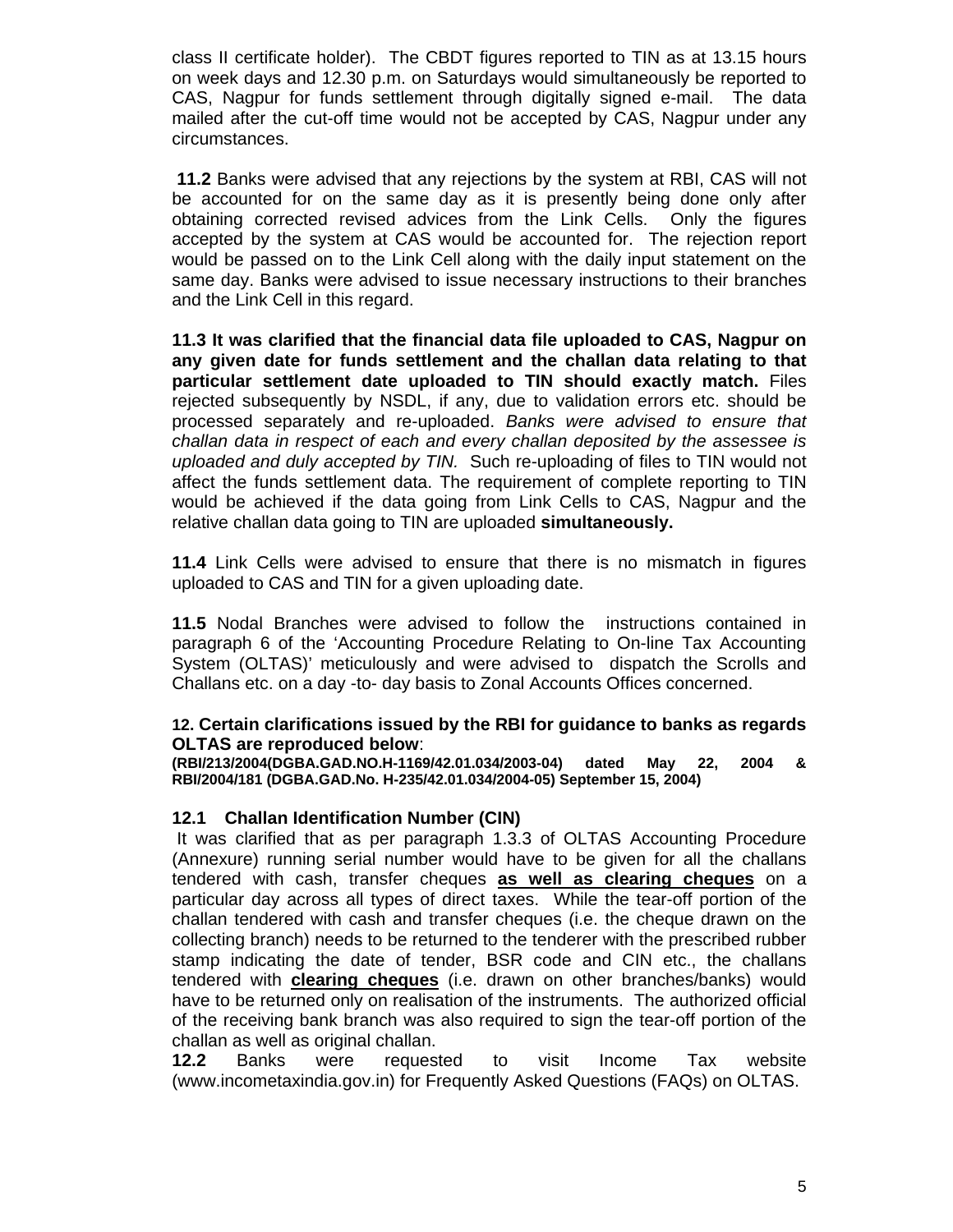**13.** Further, banks were advised to ensure full participation of authorized branches and ensure that every challan record is transmitted to TIN by every branch where tax collection has been made. It was reiterated that a NIL statement (Record type 02) may be transmitted to the nodal branch when there had been no tax collection during the day to enable TIN to monitor OLTAS properly. It was also emphasized that the data transmitted to TIN should be correct and complete and conforms to the stipulated procedures.

**14.** Banks were advised of the following critical short comings which were brought to the notice of RBI by Directorate of Income Tax: **(RBI/2004/164 (DGBA.GAD.No.H-170/42.01.034/2003-04) dated September 4, 2004)** 

- **14.1 Non capture of PAN/TAN by banks** It had been reported from many centres that even where the taxpayer has correctly quoted his PAN in full, certain bank branches were either not entering it or were entering it in an incomplete manner. In this connection banks were advised that under the On-line Tax Accounting System (OLTAS) procedure/rules, it had been laid down that *wherever the 10 digit PAN/TAN in the proper alpha numeric structure is quoted by the taxpayer the banks would only have to capture the PAN and the name of the taxpayer and not the address*.
- **14.2 Non capture of the full name of the taxpayer** Perusal of the data uploaded to TIN indicated that many bank branches are still putting only one or two characters in the name column of the taxpayer. In some cases even symbols and dots were used. Banks may please ensure capture of taxpayer's full name in OLTAS data.
- **14.3 Incorrect address field**  The data analysed also reveals that the address field was not being captured properly by many bank branches. In many cases, just a few random alphabets or numbers were being entered which again indicated that the bank branches were not taking adequate care for full data capture. Banks were advised to take necessary corrective action.
- **14.4 Wrong reporting of Challan Identification Number (CIN)** It was observed that some bank branches were allotting a particular Challan Identification Number (CIN) on the taxpayer's counterfoil but entering a different CIN on the OLTAS data sent. As per OLTAS procedure/rules, CIN was to be allotted on date of presentation only. The CIN Number stamped on the taxpayer's counterfoil as well as on the main body of the challan should be transmitted to TIN.
- **14.5 Non uniform scroll data** As per the On-line Tax Accounting procedure rules, the scroll of a Nodal Branch for a particular day is to be identical for both the ZAO as well as for the data transmitted on OLTAS to TIN. It was, clarified that all collection data being sent to ZAO and TIN for a particular day must **match** both in respect of number of challans and Major Heads. Further banks were advised to ensure that **each and every** challan record is sent to TIN by every branch where collection has been made."

### **15. De-authorisation of bank branches for collection of Direct Taxes (RBI/2005/412 (DGBA.GAD.No.H 5318 /42.01.034/ 2004-05) dated April 4, 2005 )**

**15.1** With a view to streamlining the procedure for delisting of authorised bank branches under OLTAS, it has been decided in consultation with the office of Principal Chief Controller of Accounts (Pr CCA), CBDT, New Delhi that any proposal for deauthorisation of branches should be submitted by the Head Offices of the Agency banks to RBI, Central Office keeping in view the following parameters/ guidelines: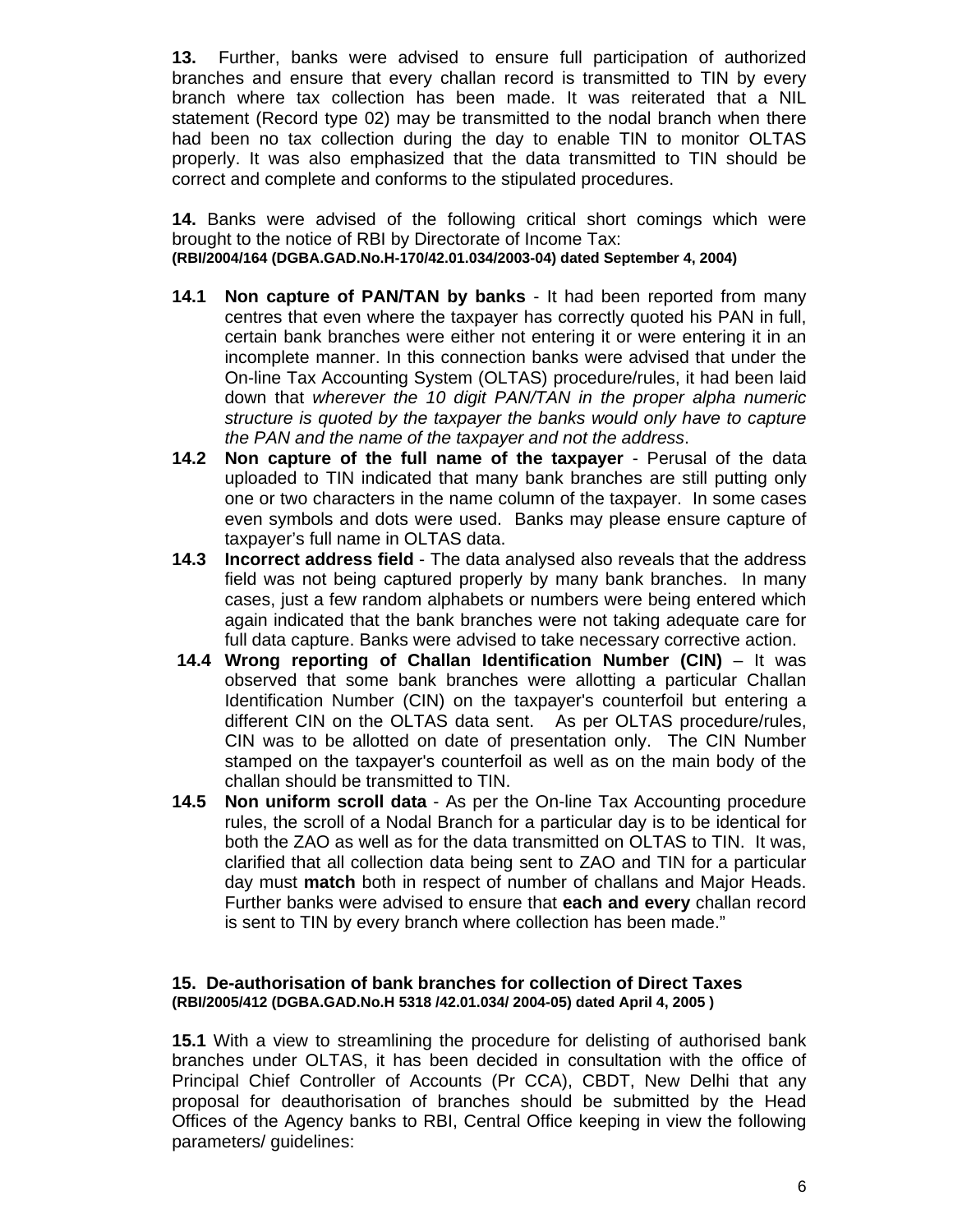- i) The existing branch has not received any Direct Tax in the previous year (April-March)
- ii) The proposal for delisting of authorised branch has the approval of the Top Management of the concerned bank.

**15.2** After the proposal is approved by RBI/ Office of Pr.CCA, CBDT the concerned bank should give wide publicity to the effect that the specific branch will discontinue acceptance of taxes with effect from a specific prospective date and advise us accordingly.

### **16. File Segregation Utility developed by Tax Information Network (RBI/2005/81(DGBA.GAD.No.382/42.01.034 /2005-2006) dated July 26, 2005)**

 Requests have been received from some banks that Tax Information Network (TIN) should not reject the entire file of OLTAS data received from a bank's Link Cell because of a few erroneous records. The banks have desired that TIN should accept the records which are with correct validations while rejecting the erroneous records. On the basis of the discussions CBDT had with NSDL (TIN) and banks, TIN had developed a File Segregation Utility which was advised to banks. (Annex II)

### **17. Accounting Procedure relating to crediting of CBDT collections to Govt. Account – Public Sector Agency Banks**

**(RBI/2005/411 (DGBA.GAD.No. H- 5287/42.01.034/2004-05) dated April 1, 2005, RBI/2006/150 (DGBA.GAD.No.H-6226/42.01.011/2006-07) dated October 10, 2006 RBI/2007/235 (DGBA.GAD.No.H-11763 / 42.01.011 /2006-07) dated January 24, 2007, RBI/2007/286 (DGBA.GAD.No.13742 / 42.01.011 /2006-07) dated March 13, 2007)** 

**17.1** It has been decided in consultation with Government of India to amend the instructions relating to the maximum number of days allowed for crediting tax collections to **T+3 working days** (where T is the day when money is available to the bank branch) instead of T+3 days (including Sunday and Holidays) with effect from April 1, 2005. For calculating working days holiday list of CAS, Nagpur will be reckoned.

**17.2** It has been decided that the put through date, i.e. the date of settlement with the CAS, RBI shall be kept outside this existing time limit of T+3 working days.

**17.3** Delayed period interest shall be imposed on banks for the delayed period and not from the date of transaction. In other words, the 'delay period' calculation will start from the day following the put through date.

**17.4** The period of delay in a transaction of Rs.1 lakh and above shall attract delayed period Interest at Bank Rate + 2%. The Bank rate will be the rate as being notified by the RBI from time to time.

**17.5** For the transaction below Rs.1 lakh each, the delayed period interest shall be levied only at the Bank Rate for delays up to 5 calendar days and above 5 calendar days at the Bank Rate + 2 % **for the full period of delay.** The Bank Rate will be the rate notified by the RBI as applicable at the time of transaction.

**17.6** It has also been decided by the Controller General of Accounts that every Principal Chief Controller of Accounts (Pr.CCAs), Chief Controller of Accounts (CCAs) and Controller of Accounts (CAs) in Ministries/Departments shall undertake Quarterly Review of all the remittances made by the banks. If the delay is found to be 5% and more with the bank as a whole or with any of its branches in two successive quarters, authorisation for the concerned bank or the branch will be forwarded to the CGA for review with the recommendations of PrCCA/CCA/CA. The banks are expected to build up their own internal control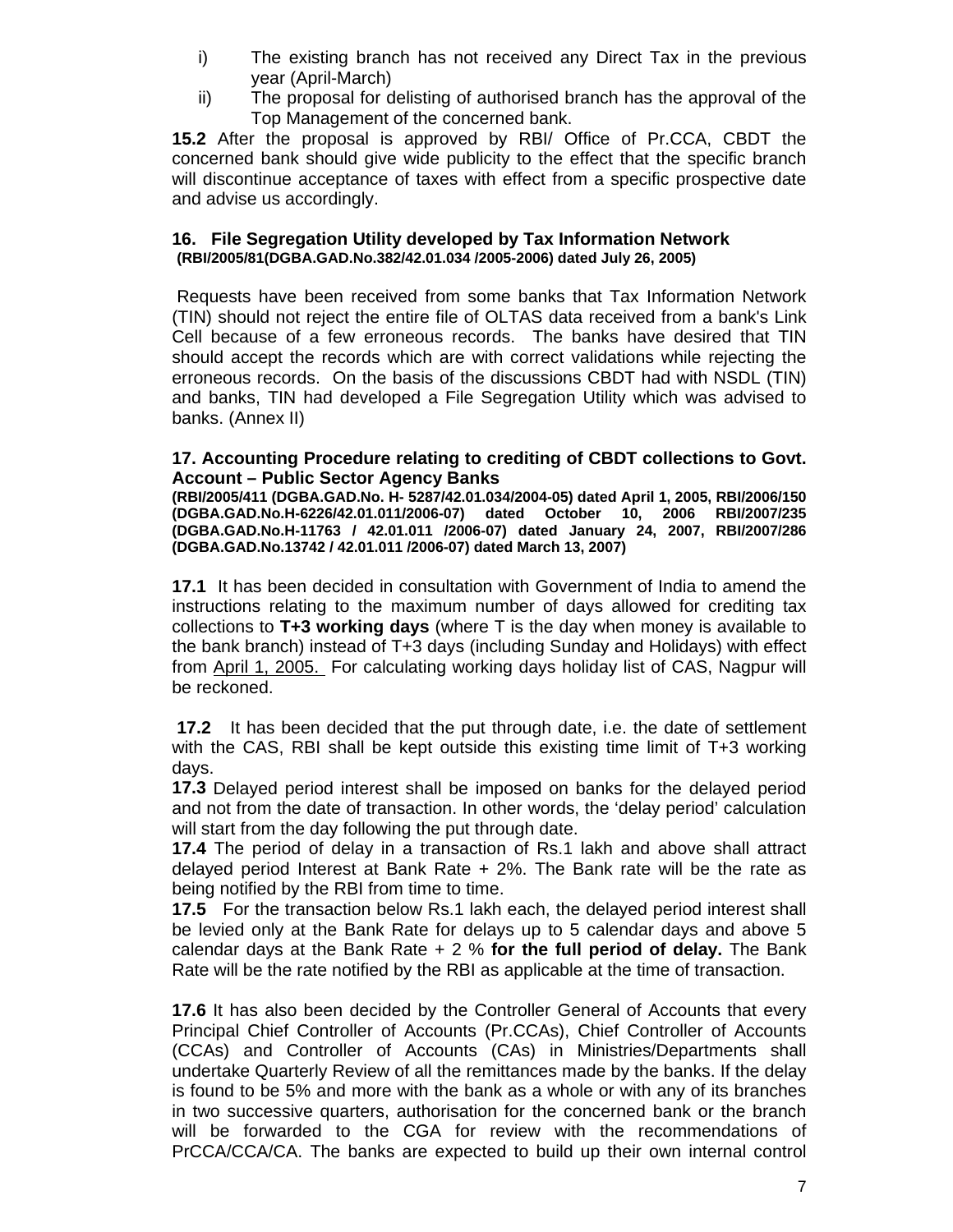mechanism so that the preventive and corrective actions are taken by the bank for its branches well in time.

### **18. Accounting Procedure relating to crediting of CBDT collections to Govt. Account – Private Sector Agency Banks.**

 In the case of private sector agency banks the time limit for settling the transactions with CAS,Nagpur will continue to be **T+3 days (including Sundays and Holidays).** The period of delay will be counted from the date of receipt of the collection at the receiving branch (actual realisation of the money in the bank) till it is reported to Reserve Bank of India, CAS, Nagpur for credit to Government account. Delayed period interest will be recoverable from the banks regardless of the amount involved. Delayed period interest shall be levied at the prevailing Bank Rate+2%. (Bank Rate shall be notified by RBI from time to time).

**18.2** Further, the instructions given at Para 17.6 above will also be applicable to private sector agency banks.

### **19. Drawing of Cheques by Assessees- Payees Name (DGBA.GAD.No.H-8294/42.01.037/2005-06 dated December 14, 2005)**

With a view to obtaining uniformity in the Payee's name while drawing cheque/DD by assessees for depositing challans for Direct Tax Payment under OLTAS, it has been decided by the Income Tax Department to print the following instructions on the reverse of the Income Tax Challan :

"*Tax payer may please draw/issue cheque/DDs towards payment of Income Tax as under:* 

*'Pay….. (Name of the Bank where the challan is being deposited)- A/c Income Tax*".

Banks were advised to bring the change to the notice of all their authorised branches.

### **20. New Major Heads/Challans (RBI/2005/39 (DGBA.GAD.No.H-42 /42.01.034/2005-06) dated July 4, 2005)**

Banks were advised of the revised challan formats introduced by Government of

India which were necessitated by the introductions of two new taxes i.e. **Fringe Benefit Tax** and **Banking Cash Transactions Tax**. Consequent changes/ rationalization made to Major Heads and Sub-Minor Head of Accounts by Income Tax Department are given below:

### **CHALLAN NO.ITNS - 280**

The Challan is for the payment under the two Major Heads i.e. (a) 0020 Incometax on Companies (Corporation Tax) and (b) 0021 Income-tax (other than Companies).

It should now be possible for taxpayers to pay taxes for assessment years other than consecutive assessment years. For example, in the case of assessments for block period (more than one consecutive assessment year), the assessment year field in the bank's software may be modified to accept payments for a period other than consecutive assessment year for example payments for A.Y. 1991-97, 1992-99, 1993-99 etc.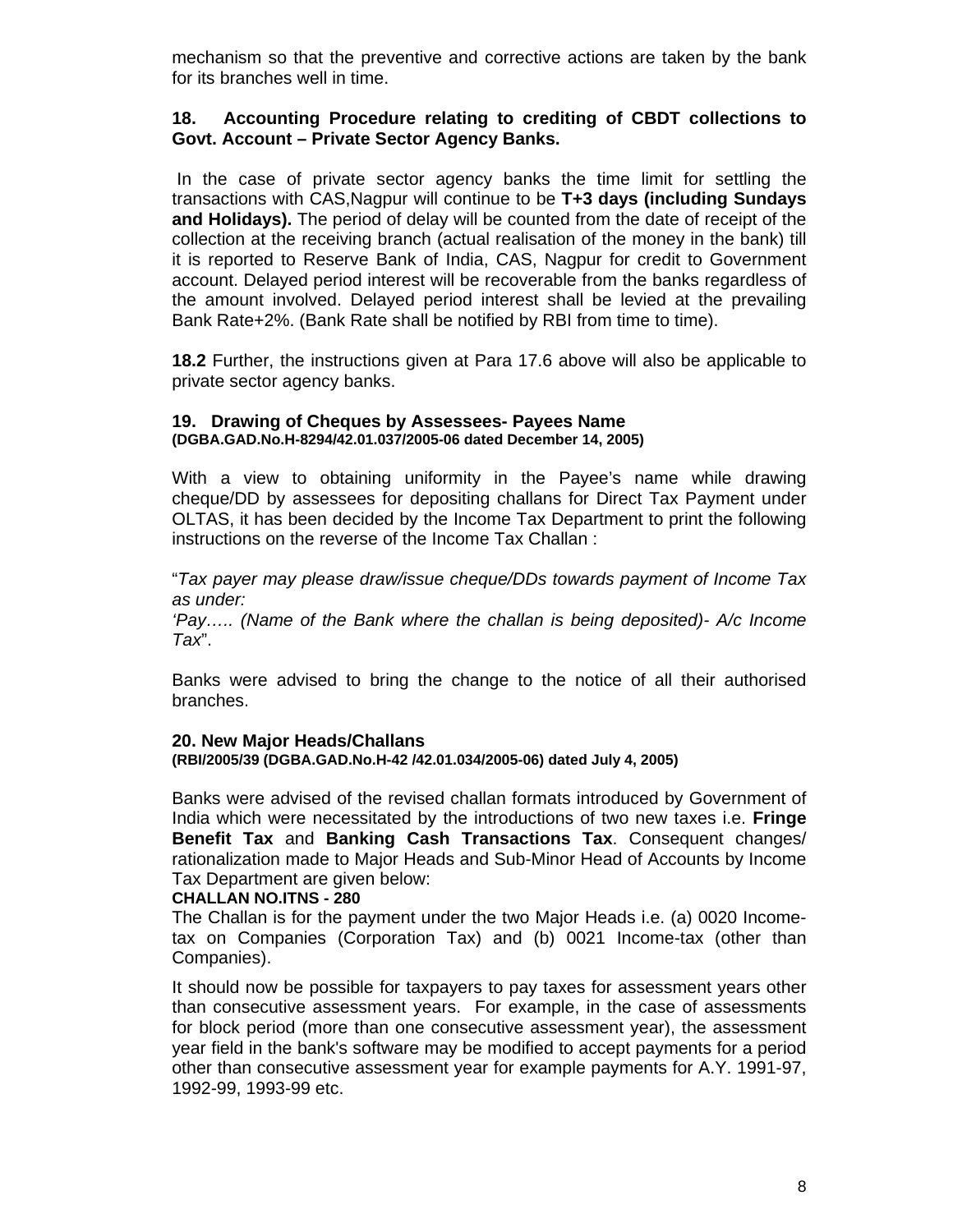### **CHALLAN No.281**

The challan is meant for payment of TDS (tax deducted at source)/TCS (tax collected at source). It has two Major Heads i.e. (a) 0020 for company deductees and (b) 0021 for non-company deductees. The challan has two Minor Head Codes which are to be ticked by the tax payer (a) TDS/TCS payable by tax payer (Minor Head -200) (b) TDS/TCS on regular assessment (raised by Income-tax Department (Minor-Head - 400).

The new three digit codes Sub-Minor Heads now introduced in the challan are as under in the state of the state of the state of the state of the state of the state of the state of the state o

| Section | Nature of Payment                                                     | Code  |  |  |
|---------|-----------------------------------------------------------------------|-------|--|--|
| 206C    | Collection at source from Alcoholic Liquor for   6 C A                |       |  |  |
|         | <b>Human Consumption</b>                                              |       |  |  |
| 206C    | Collection at source from Timber obtained under   6 C B               |       |  |  |
|         | Forest lease                                                          |       |  |  |
| 206C    | Collection at source from Timber obtained by any                      | 6 C C |  |  |
|         | Mode other than a Forest Lease                                        |       |  |  |
| 206C    | 6 C D<br>Collection at source from any other Forest Produce           |       |  |  |
|         | (not being Tendu Leaves)                                              |       |  |  |
| 206C    | Collection at source from Scrap                                       | 6 C E |  |  |
| 206C    | 6 C F<br>Collection at source from contractors or licensee or $\vert$ |       |  |  |
|         | lease relating to Parking lots                                        |       |  |  |
| 206C    | Collection at source from contractors or licensee or                  | 6 C G |  |  |
|         | lease relating to Toll Plaza                                          |       |  |  |
| 206C    | Collection at source from contractors or licensee or                  | 6 C H |  |  |
|         | lease relating to mine or quarry                                      |       |  |  |
| 206C    | Collection at source from Tendu leaves                                | 6 C I |  |  |

## **CHALLAN NO.282**

This challan is for the payment of a number of taxes. The changes introduced in this challan are as under:

- a) Securities Transaction Tax has been renumbered as Major Head 0034 in place of the earlier Major Head 0025.
- b) Wealth-Tax Major Head 0032 has been included in this Challan. Earlier this Major Head was in Challan No.280.

## **CHALLAN NO.283**

This is a new challan introduced. It is for the payment of (a) **Banking Cash Transaction Tax - Major Head 0036** and (b) **Fringe Benefit Tax - Major Head 0026.** The valid Minor Head for both these categories of taxes are (i) Self Assessment Tax, Minor Head - 300 and (ii) Tax on Regular Assessment Tax - Minor Head 400 and (iii) Advance Tax, Minor Head-100.

Banks may please arrange necessary modification in OLTAS software and bring the above changes to the notice of all the branches collecting direct taxes to enable the branches to accept payment of these taxes with immediate effect.

#### **21. Verification of PAN/TAN**

### **(RBI/2006/55(DGBA.GAD.No.H-161/42.01.034/2005-06 dated July 7, 2006))**

It has since been decided that the Income Tax Department through their Regional Computer Centre would provide a CD, containing the PAN/TAN master, and the name of tax payers of that region to the nodal branches of all agency banks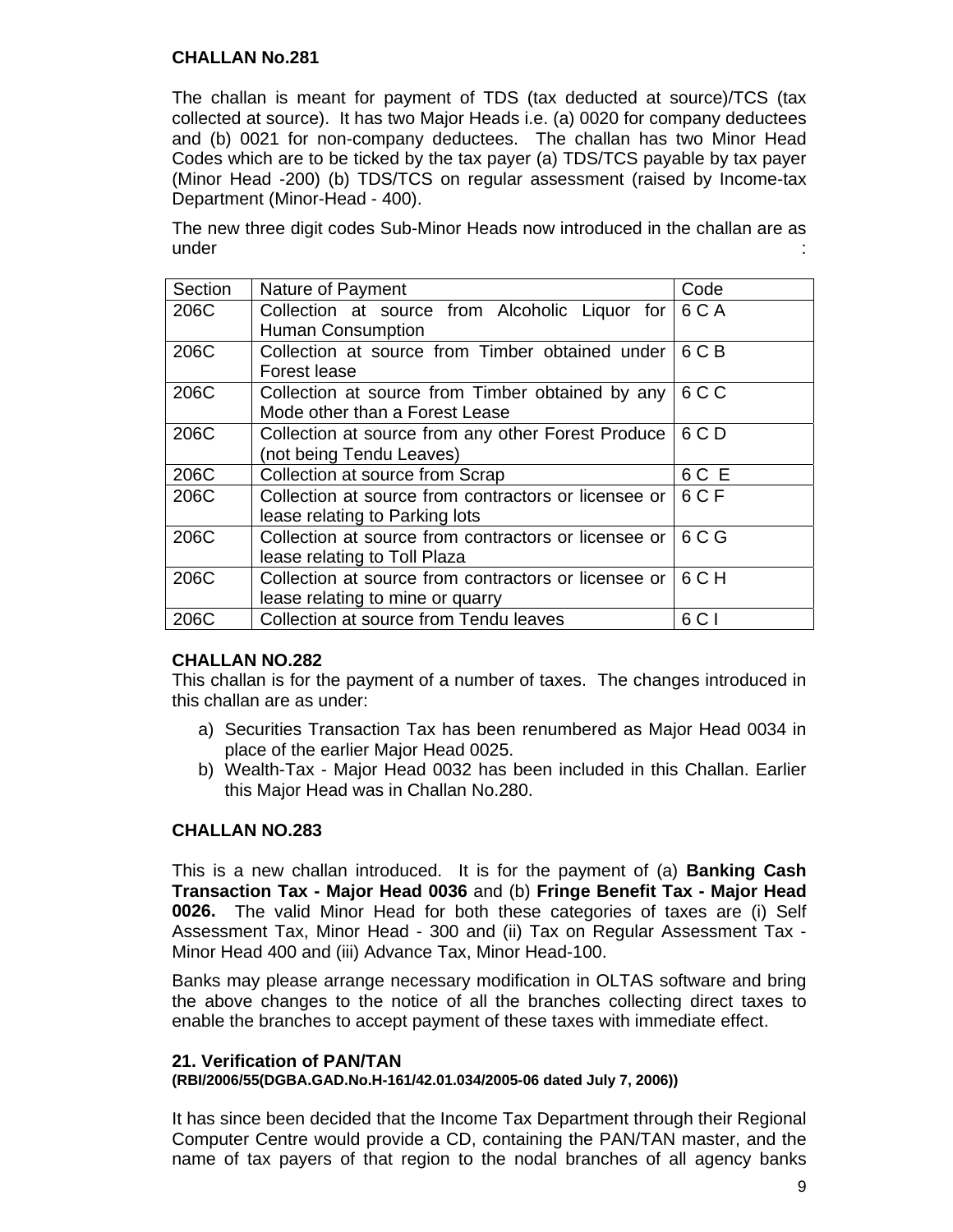which will be updated on a quarterly basis. Banks were advised to replicate the copies of the CD for internal distribution to their branches along with a simple data retrieval software which may be used for cross verifying the PAN/TAN quoted by the tax payer in the challan tendered. Banks were also advised to explore the possibility of developing a software whereby the PAN/TAN and the name provided in the CD gets captured by their data entry system automatically thereby eliminating separate data entry of PAN/TAN. If the tax payer's PAN/TAN is not available in the CD, the customer may be requested to produce a copy of the relevant PAN/TAN card or any other document to indicate the correctness of the PAN/TAN. Banks are not required to retain these documents used for the purpose of verification in cases where the PAN/TAN of the tax payer is not available in the CD supplied by Regional Computer Centre. Most importantly, banks were advised not to accept challans without a visual check by the receiving official concerned to ensure that the challan contains PAN/TAN in the valid 10 digit character.

### **22. Compulsory Quoting of Permanent Account Number (PAN)/Tax Deduction Account Number (TAN) on Challans from 1/1/2005 (RBI 2004/300 (DGBA.GAD.NO.H-2532-65/42.01.034/2004-05) dated December 14, 2004 & RBI/2005/265(DGBA.GAD.NO.H-8824/42.01.034/2005-06 dated December 28, 2005)**

With a view to ensuring correct and prompt credit to tax payers, Central Board of Direct Taxes (CBDT), Government of India have decided to implement the provisions for mandatory quoting of PAN/TAN on Challans from **January 1, 2005**. Accordingly, no payment of taxes will be accepted by bank branches unless the PAN of the tax payers is quoted on Challans ITNS 280 & 282 or TAN of the deductor on Challan ITNS 281, as the case may be. The branches may display a notice prominently stating that '**Quoting of PAN/TAN on Challans is compulsory from 1/1/2005'** in the branches and not to accept challans without PAN/TAN from that date. The procedure for obtaining PAN/TAN is available in the website of Income Tax Department (http://www.incometaxindia.gov.in or http://www.tin-nsdl.com). The branches may guide the assessees to obtain PAN/TAN before depositing the tax. The facility of downloading the challan form No. 280 & 281 with pre-printed PAN/TAN number may also be given wide publicity through your designated branches.

### **23. Banking Cash Transaction Tax (BCTT) (RBI/2005/43(DGBA.GAD.No.H-76/42.01.001/2005-06) dated July 5, 2005)**

**23.1** Banks were advised the procedure to be followed as regards levy of Banking Cash Transaction Tax on the cash withdrawal by the Government departments. Extract of the same is reproduced below:

**"**Government of India has introduced a new levy of 0.1%, called as Banking Cash Transaction Tax (BCTT) through Finance Act, 2005 which has come into effect from June 1, 2005. The BCTT is levied on the value of taxable banking transactions which have been defined as under:

*a) Withdrawal of cash (by whatever mode) exceeding a specified limit on any single day from an account other than a savings bank account with any scheduled bank.* 

b) *Receipt of cash exceeding a specified limit from any scheduled bank on any single day on encashment of one or more term deposits, whether on maturity or otherwise.*

**23.2** The BCTT is also payable, among others, by an office or establishment of the Central Government or a State Government. Accordingly, Central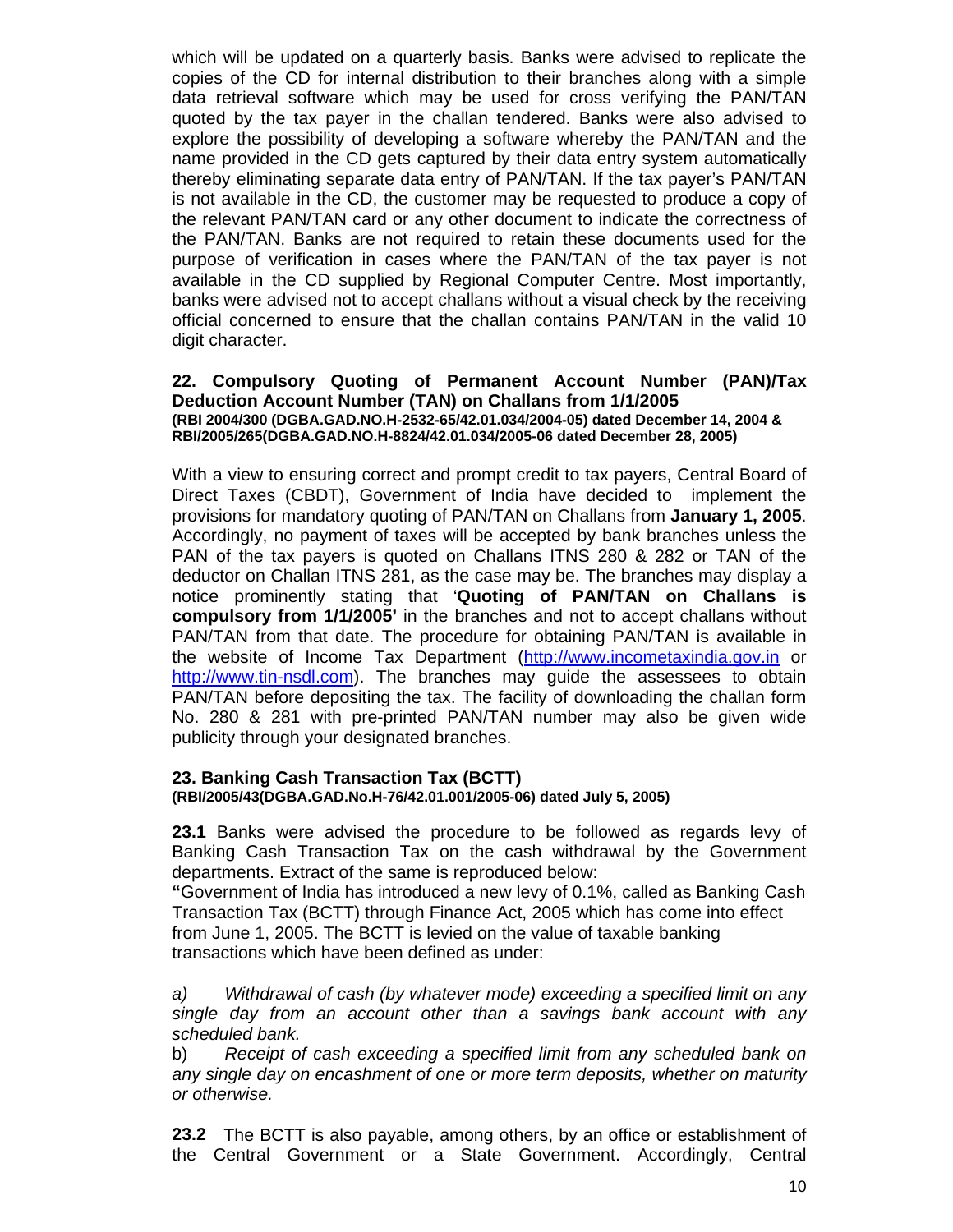Government Offices or establishments will be liable to pay the BCTT on the amount of cash withdrawn by them for their use, if the amount withdrawn by them is in excess of Rs.1, 00, 000/- (Rupees one lakh), in a single day from a single account.

**23.3** In this connection, Government of India has observed that deducting the BCTT from the cheques' amounts drawn by Government Departmental Officers by Agency Banks is not correct. Banks are, therefore advised to stop the practice forthwith.

**23.4** In order to enable Banks to recover the tax from the Government departments, banks are advised to directly debit the Government account through the payment scrolls. The BCTT may be shown just below the relevant cheque amount in the payment scroll, indicating in clear words "Banking Cash Transaction Tax".

**23.5** Insofar as the reporting and settlement of the collections with the Reserve Bank of India, CAS, Nagpur and ZAOs of CBDT is concerned, banks will follow the procedure already prescribed for the purpose with respect to "Direct Taxes".**"**

### **24. Obligation of Scheduled Banks to furnish information on Banking Cash Transaction Tax (BCTT) (RBI /2005/ 85 (DGBA. GAD. No. H- 414 /42.01.001/ 2005-06) dated July 30, 2005)**

**24.1** As per Rule No. 5 of the Government Notifications No. 156/2005, dated May 30, 2005 scheduled banks are required to furnish a statement of number of taxable banking transactions entered into and Banking Cash Transaction Tax collected during the month on or before the expiry of the month immediately following the relevant month on a computer media.

**24.2** Banks may, therefore, furnish the information in the manner and media as prescribed in the Rules at the address mentioned below:

Directorate General of Income Tax (investigation)

E-2, ARA Centre, 3<sup>rd</sup> Floor, Jhandelwalan Extension

New Delhi 110 055

 Banks may download the above Notification and forms from the website www.taxmann.com.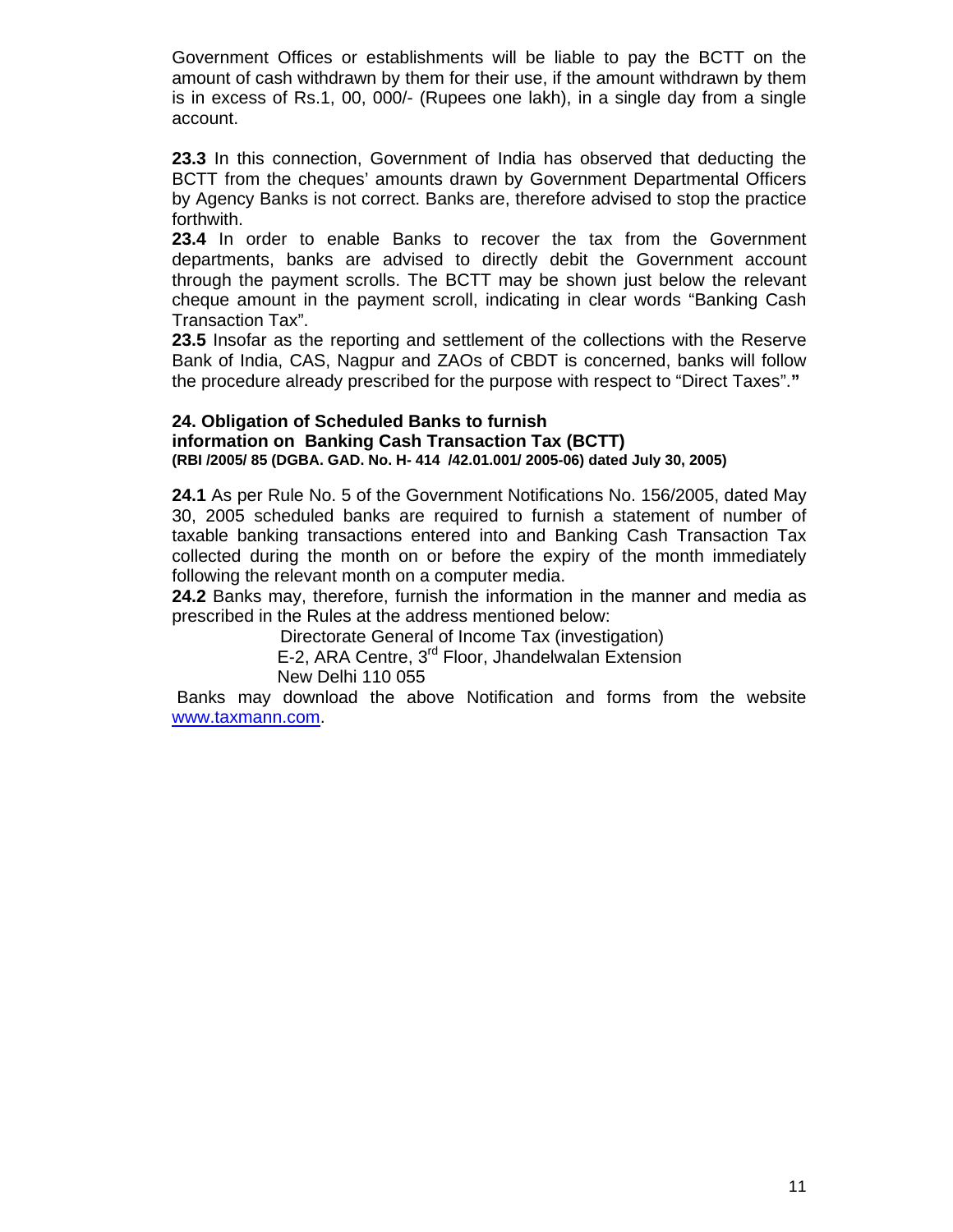## **ACCOUNTING PROCEDURE RELATING TO ON-LINE TAX ACCOUNTING SYSTEM (OLTAS)**

**----------------------------------------------------------------** 

### **1. Procedure for acceptance of taxes at the receiving branches**

**1.1** A taxpayer can pay direct taxes at any authorised branch of the authorised bank either in cash, direct debit to account or by a cheque/draft drawn on the same bank or another bank/branch at the same centre where the payment is made. The payment of tax by outstation cheques/drafts can also be made at any authorised bank, or through an electronic means of remittance to the authorized bank / branch. For every payment there should be a challan in the prescribed format. The challan format is a single copy challan with the main challan at the top and the taxpayer's counterfoil at the bottom of the challan (Specimen at Annexure 'A').

### **1.2 At the counter of Receiving Bank Branch**

The receiving clerk/ teller of the receiving branch will have to check up the following points while accepting the payment: -

a. Whether main portion of the challan and the taxpayer's counterfoil form have been filled in properly and the amount and major head of account to which the amount is to be accounted /credited is correctly recorded therein;

b. Whether details of the Permanent Account Number (PAN) **or** Tax Deduction Account Number (TAN), name and address of the taxpayer, assessment year and nature and type of payment are properly filled in. The amount should be written correctly both in words and figures.

c. Whether the Permanent Account Number (PAN) / Tax Deduction Account number (TAN) has been quoted in the challan at the prescribed place. U/s 139 A (5) (b) of the Income Tax Act, quoting of PAN is mandatory. Similarly, u/s 203A of the Act, quoting of TAN is mandatory. This number, as quoted by the taxpayer should be validated (checked to see whether it is in conformity with the valid PAN/TAN structure) and the designated banks accepting tax payment should ensure that the challans for payment are accepted only when a valid PAN is quoted in the challan. However, where the taxpayer indicates that he has already applied for allotment of PAN or TAN but has not yet been allotted the same, the tax payment challans may be accepted by the bank provided the tax payer indicates PAN/TAN application number in the challan. In such cases it should invariably be ensured that the **full address of the taxpayer has been mentioned in the challan.** 

**1.3** After scrutinizing the challan and satisfying himself that the amount of cash, cheque or draft tendered agrees with the amount shown in the challan, and also that the cheque is not post dated/stale the receiving teller or counter-clerk of the branch will issue a paper token to the tenderer to facilitate delivery of the counterfoil receipt to him. In the case of challans deposited with cheque or draft drawn on other bank branches, the counterfoil receipt will be issued only on realization of the amount of the cheque or draft and hence the paper token should bear the date on which the same will be available.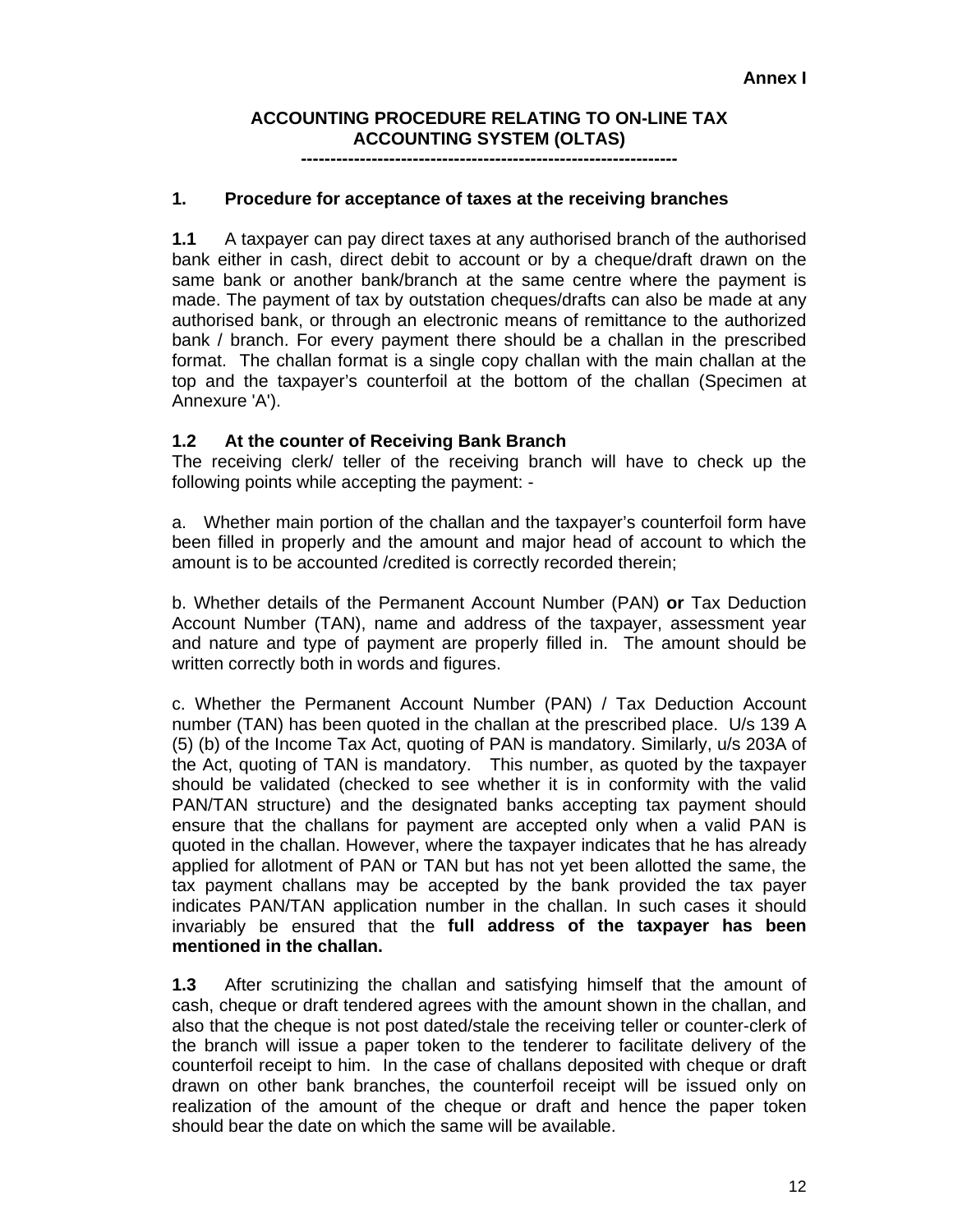## **1.3.1 Challans tendered with Cash**

A challan tendered with cash, if found in order after scrutiny, will be stamped 'CASH RECEIVED'. The bank will also stamp both the main portion and the taxpayer's counterfoil of the challan with a stamp mentioning the name of the bank & branch, the BSR code the branch (7 digits), date of deposit (DDMMYY) of the amount and unique serial number of the challan (5 digits). The stamp will be impressed on both the main portion as well as the taxpayer's counterfoil of the challan. Care must be taken to ensure that the impression of the receipt stamp is clear and legible.

An authorized official of the branch will sign in full the taxpayer's counterfoil of the challan and initial the main copy of the challan having received the amount. In the taxpayer's counterfoil, the amount received will be indicated in both words and figures. The receipted taxpayer's counterfoil will be returned to the tenderer and the main copy will thereafter be passed on for scrolling in the Receipt scroll.

## **1.3.2 Challans tendered with Cheque/Draft**

A challan tendered with cheque/ draft will be branded with a 'double date stamp' to indicate the date of tender of the instrument as well as the date of realization thereof. It may be possible that some branches might be following the practice of branding the challans with an inward date stamp as soon as the challans are tendered over the counter. In that case the double date stamp may not be necessary. However, it will be ensured that the inward date stamp is invariably branded on both the main copy and the taxpayer's counterfoil of the challan.

The checking official will initially ensure that there is no difference between the amount of cheque/ draft and the amount recorded in the challan by the tenderer. The cheque/ draft will thereafter be sent for realization. Subsequently, on realization of the cheque/draft, **the date of realization will be indicated on the double date stamp or in the space in the challan as the case may be.** The bank will also stamp both the main and the taxpayer's counterfoil of the single copy challan with a stamp mentioning the name of the bank & branch, the BSR code the branch (7 digits) date of deposit (DDMMY) of the amount and unique serial number of the challan (5 digits). After signing the challan for having received the amount, the taxpayer's counterfoil will be returned to the tenderer against the surrender of the token.

## **1.3.3 Numbering of Challans**

Running serial number will be given for all the challans (both paid by cash and by cheque) **for each day.** It must be ensured that the serial number on each challan issued on a particular day should be **unique** to trace it subsequently. **The bank must therefore ensure that the serial numbers given to the challans deposited with cash do not overlap with the serial numbers given to the challans against which cheques have been realised on that day.**

Counterfoil of the challans tendered along with cash and cheque/draft payable at the same branch will be returned to the tenderer duly receipted at the counter. The challans tendered with cheques/drafts drawn on a different branch of the same bank or any other bank situated at the same centre, the tax-payer's counterfoil will be returned duly receipted not later than the working day following the day fixed under the Rules of 'Local Bankers' Clearing House' for return of unpaid instruments of any day's clearing.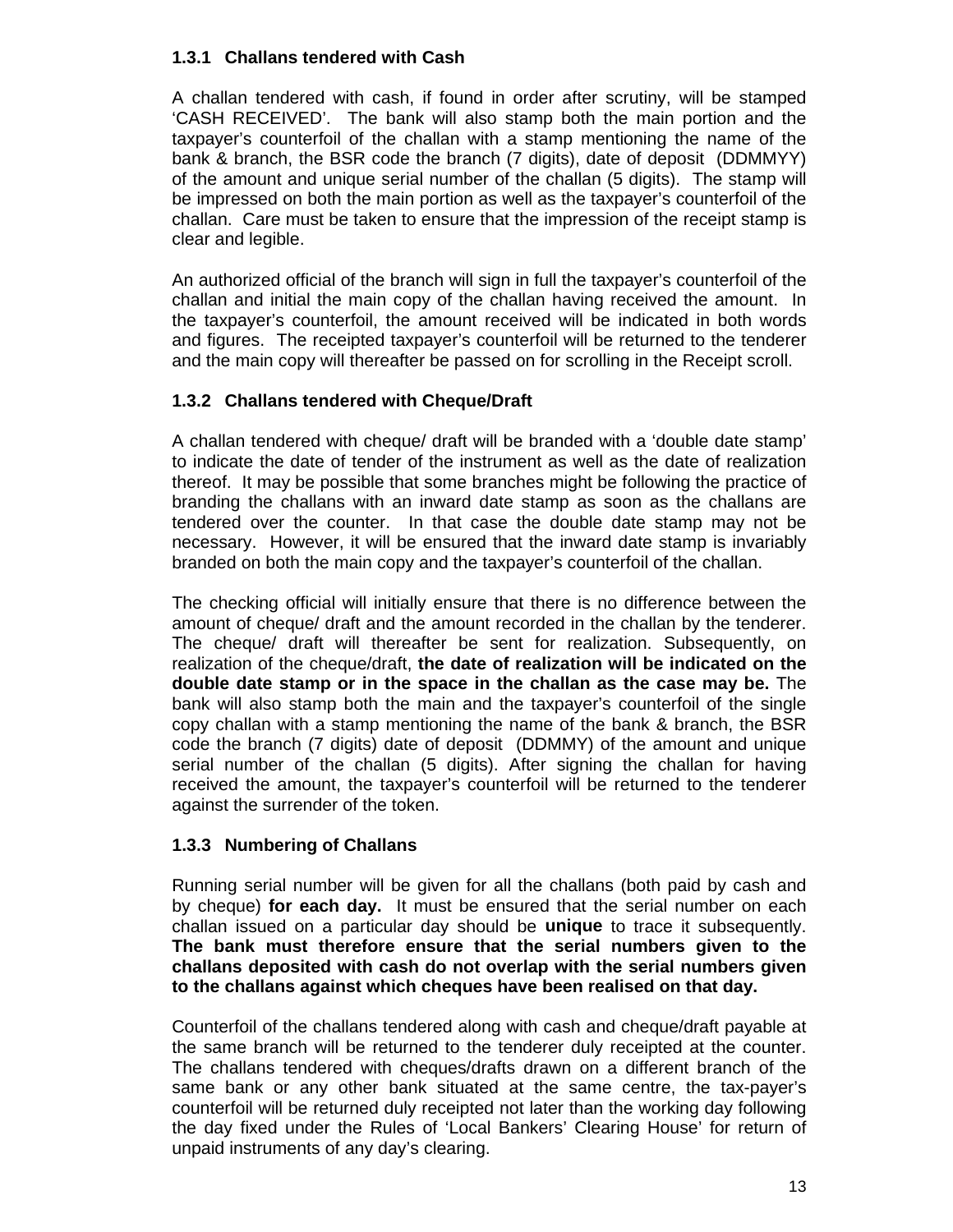**1.4.1** In case of challans tendered with cheque/ draft, the date of realization of the cheque will also be stamped on the main portion of the challan, which will be retained at the bank for onward transmission to Zonal Accounts Office (ZAO) along with the Receipt Scroll. Although as per the Income Tax Act the date of presentation of cheque/ Demand Draft realized will be treated as date of payment of tax, the cheque/ Demand Draft will be scrolled only after realization.

## **1.4.2 Double Date on Receipted Challan**

The main portion of the challan through which a cheque/ draft is deposited will, therefore, have two dates as under:

- i) Date of tender : DDMMYY (in the rubber stamp acknowledgement)
- ii) Date of realization: DDMMYY (at the place indicated in the challan)

In case of cash tender the 'Date of tender' and 'Date of realization' will be the same.

**1.4.3** The collecting bank **will not issue receipt in any other format**.

## **2. Preparation of Scrolls by the Collecting Branch**

**2.1** A running serial number will be given to all the challans received at a bank branch counter **on each day** against which cash payments have been made or cheques/ drafts have been realized on that date.

**2.2** All the challan fields such as name and PAN, the serial number, date of deposit and BSR code of the branch are required to be captured when the challan is deposited by the tax payer at the bank counter. The data structure of the fields of the challan for which data has to be captured and transmitted will be as informed to the banks by the Income-tax Department. Permanent Account Number (PAN) and the name of the taxpayer will invariably be incorporated in the Receipt & Payment Scroll.

**2.3** At the end of customer banking hours, the bank branch should identify all those challans against which payment has been received in cash for the day or for which payments by cheque/draft have been realised for the day. As the details of all these challans is already in the bank's computer system, the branch should generate a file containing all the challan data for which payments have been realised for that day and transmit it to its Nodal Branch for onward transmission to the Income Tax Department's TIN through the banks' Link Cell. **However, the non- computerized/ non- networked authorized branches should ensure that data is transmitted from it's nearest computerized/ networked branch to the Nodal Branch. It should be ensured that no challan for which payment has been realised on that day is left out. A running**  scroll serial number extending through a financial year (1<sup>st</sup> April to 31<sup>st</sup> **March)** will be given to the records relating to each type of tax (major head) which are transmitted on a particular day. The complete data structure of records and the file which is to be transmitted by the bank to the Department will be in the format prescribed by the Income-tax Department. **The collecting branch will in no case alter the online data file at its end after it has been transmitted to the Income Tax Department.**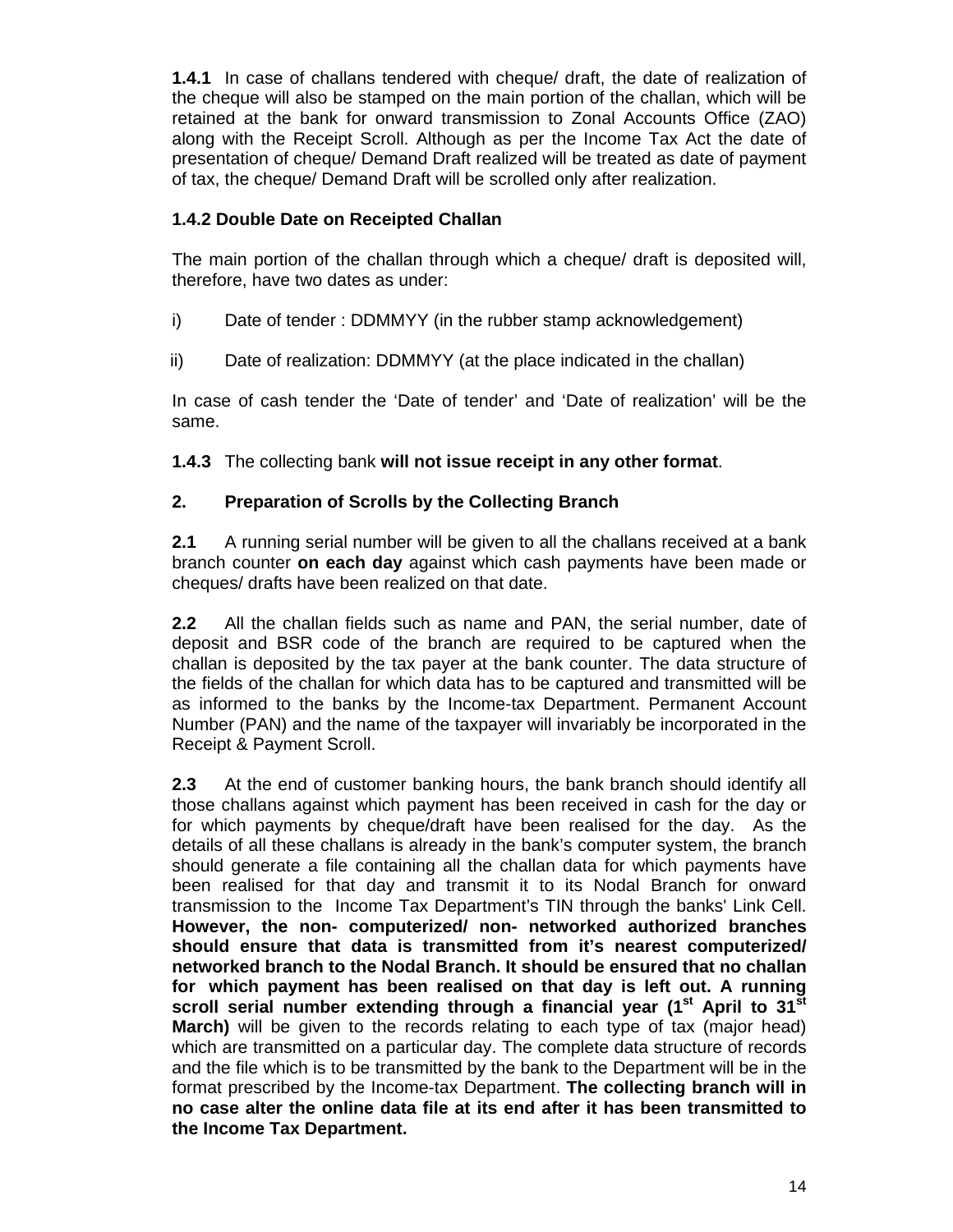## **2.4 Treatment of Clearing Returns**

The collecting branch should also identify all those challans against which instruments were returned unpaid. Such instruments along with related challan should be kept separately in the bank for taking further necessary action as deemed fit.

**2.5** The collecting branch will also generate separate printouts of the scrolls in Form ..... and summary in Form ..... based on the type of tax (major head-wise) on a daily basis from the challan data on its computer which has been transmitted to the Income-tax Department. The same running serial number extending through a financial year (1st April to 31st March), which was given to the scrolls transmitted for the relevant day, prefixed by the appropriate abbreviation of the type of tax (major head) concerned, will be printed on the scroll. The collecting branch will in no case generate any printed scrolls or summary from data which is changed in any manner from the data earlier transmitted to the Department. Thus the scrolls generated by the branch will exactly match the scrolls generated by the RCC from the data transmitted to the Department's TIN on-line by the bank. Thereafter, the branch will prepare a set of computer printed summary and receipts scrolls and attach with each scroll **the physical challans arranged in the same serial order in which they are entered in the scrolls.** At the beginning of the next working day, the receiving branch will forward the same to the Nodal Branch for **onward transmission to the ZAO.**

## **2.6 Transmission of Error Records**

In case of any error by the collecting bank branch in reporting the amount of payment made by a taxpayer or major head of payment, the bank will transmit the corrected information on-line to TIN through an error record, the format for which will be as prescribed by the Income-tax Department. Rectification of the errors in the amount and the head of account will also be reported to ZAO through 'Error Scroll" to be sent through Nodal branch. Only the amount of tax payment as reported by the bank to the TIN will be accepted by the Income-tax Department as the payment made by the taxpayer.

## **3. Procedure for Payment of Income Tax Refund Orders (ITROs)/ECS**

**3.1**Direct tax refund work is entrusted to only one branch of an authorized bank generally Reserve Bank of India, State Bank of India or its Associate Banks at an ITD centre / a District. The Refund Orders will be presented to the branch by the taxpayer for transfer to his account with the same branch. Alternatively, it might be received through clearing. The specimen signatures of the officers of the Income-tax department who are authorized to draw refund orders will be sent to the paying branches concerned in advance by the Income-tax authorities. The specimen signature will be duly certified by an officer of the Income-tax Department whose specimen signature is already on record with the branch. Any change in the authorised official will be advised to the branch concerned immediately. The relieved officer will attest the specimen signature of the relieving officer. While passing the refund orders for payment, the passing official should exercise utmost care apart from the precautions usually exercised by the banks in connection with payment of Negotiable Instruments, the instructions issued by Controller General of Accounts as well as Reserve Bank from time to time. The payee is required to affix his signature in the space provided for 'Claimants signature' on the reverse of the Income Tax Refund Order (ITRO).The procedure relating to Refund Advices will continue as at present except that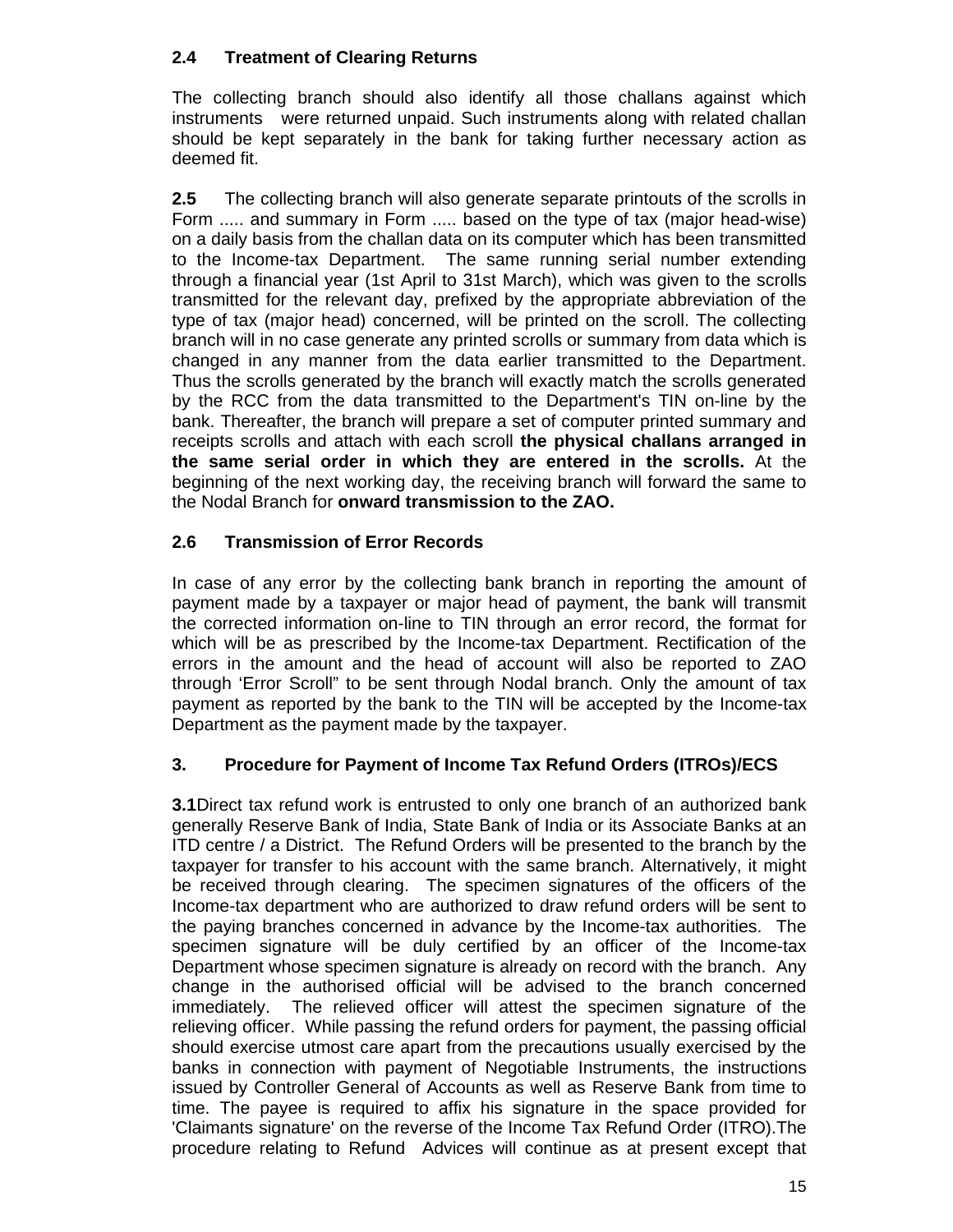advices of paid ITROs and printed payment scrolls will no longer be sent by the bank to the Income-tax Department.

**3.2** As in the case of receipts, refunds are required to be classified by the paying branch according to the type of tax under which the refunds are made. Separate major head wise payment records will be maintained in respect of payment of ITROs.

**3.3** Direct tax refunds can also be credited directly to the taxpayer's bank account through Electronic Clearance Scheme (ECS) of RBI. In order to avail of this facility, the taxpayer gives a mandate by mentioning type of his bank account (Savings or Current), account number and bank branch code (9 digit) in his Return of Income. After processing of the taxpayer's Returns and determination of the refund by the Assessing Officer, all taxpayer's refunds (in which credit through ECS has been sought) in the jurisdiction of an RCC are automatically consolidated on the computer system at the RCC. All this refund data is downloaded, encrypted and copied onto a magnetic media (floppy or rewriteable CD) or transmitted electronically. This is sent by the RCC to the local ZAO as well as refund issuing branch of RBI or SBI. After validating the data in the file, the bank debits the Income-tax Department Account for the total amount of the refunds and thereafter issues instructions through clearing to the different local braches of the banks where the taxpayer's accounts are located to credit the taxpayer accounts with the amount intimated by the Department. This single debit to the Department's account appears in the payment (refund) data transmitted by the bank to the Income Tax Department for that day. In case any of these credits to the taxpayer's accounts are not effected due to reasons like closing of the account etc., the same is later accounted for by a separate **minus debit** entry for ECS Return in the Income Tax Department's account and is intimated to the Income Tax Department through the payment (refund) data transmitted for that particular day. The files in the electronic media (floppy or rewriteable CD etc.) are returned along with the computer printed payment (refund) scroll to the ZAO while the same data is transmitted online by the bank to the Income Tax Department through the Income Tax Department's Tax Information Network (TIN).

## **4. Preparation of Payment (Refund) Scrolls**

**4.1** The procedure for preparation of payment scrolls will be the same as the procedure applicable to receipts scrolls.

**4.2** The scrolls will be made into set similar to the set relating to receipts except that instead of the challans, the paid Refund Orders will accompany the scrolls. The entire data regarding the paid refund vouchers will be transmitted electronically by the paying bank to the Link Cell for onward transmission to the Department's TIN while the physical scrolls with the paid Refund Order will be forwarded to the ZAO through the Nodal Branch. If the Nodal Branch is not locally situated, all the above documents (receipt/payment scrolls etc.) should invariably be sent by Registered Post.

**4.3** In the case of ECS Refunds, the data will be transmitted on-line to the Link Cell and subsequently to the Income Tax Department while the same ECS detail on electronic media will be sent to the local ZAO by Paying Bank through the Nodal branch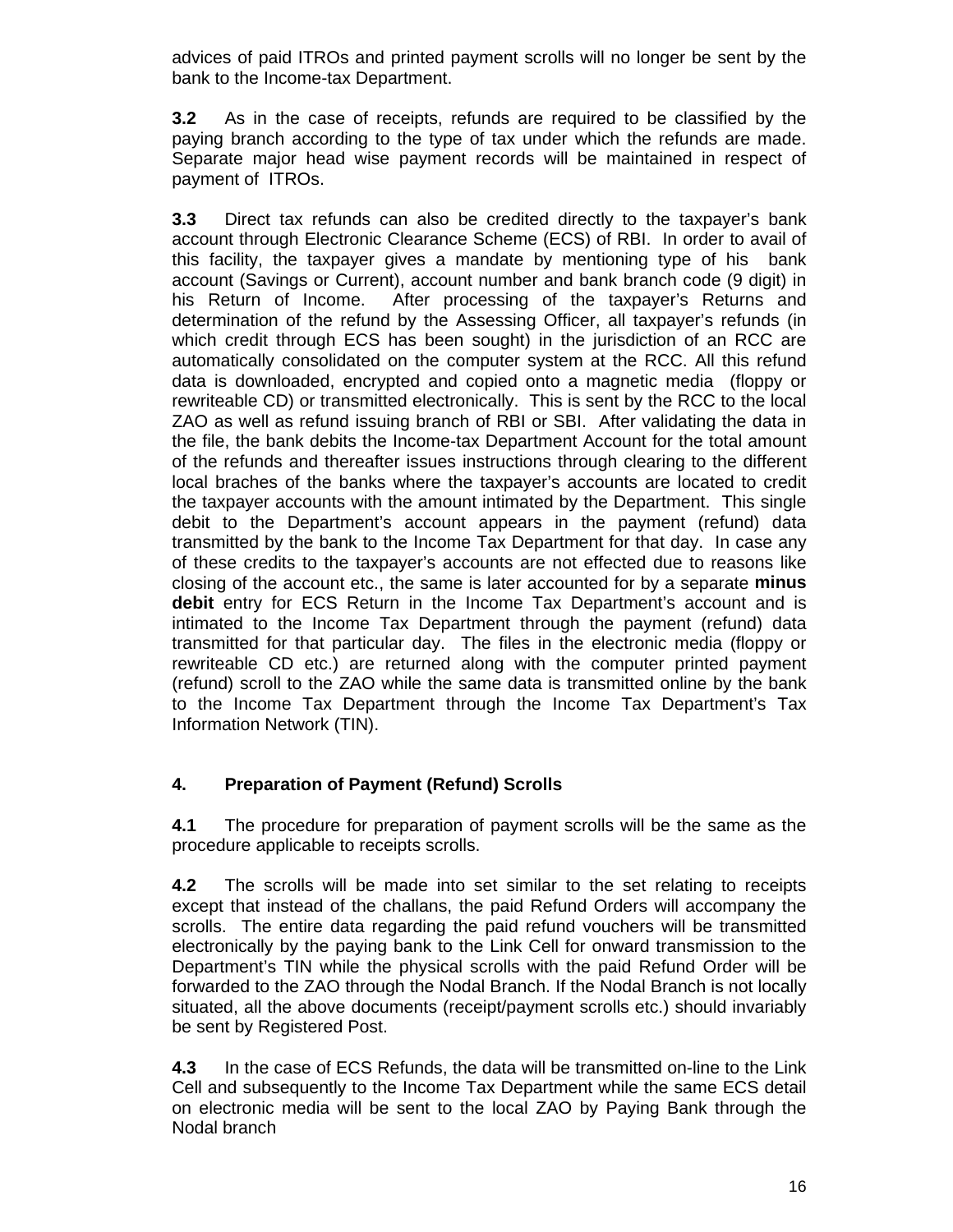## **5. Loss of Counterfoil by the taxpayer**

**5.1** In the event of loss of receipted challan counterfoil by the depositors, the bank branches may, on receipt of a specific request in writing for issue of a **certificate of credit** from assessees, issue the same to the depositor based on their record after satisfying themselves about the bonafides of the applicant in each case and may charge a nominal fee at its discretion. The certificate should mention the challan details i.e. amount, bank name and branch, BSR Code and Date of Deposit of cheque/cash, major head, challan serial number, date of realisation of cheque /date of deposit of cash and Collecting branch scroll number and date on which details of tax payment have been transmitted earlier.

## **6. Functions of Nodal Branch**

**6.1**Nodal Branch will be responsible for the prompt and accurate transmission, accounting of the collections/refunds reported to it daily by all the receiving branches under its jurisdiction (including its own receipts). It will also be responsible for prompt remittance of the collections of all the receiving branches linked to it (including its own collections) to the Government Account at RBI, CAS, Nagpur. It will also be responsible for reconciliation of figures with the ZAO.

**6.2**On receipt of on-line data regarding all the challans realised for a particular day from the Collecting Branches, the Nodal Branch will take the following action on day-to-day basis:

- a. It will collate the challan data on its computer system and transmit the data in the format prescribed by the Income Tax Department to its Link Cell for onward transmission to the Departments TIN on the same day after giving a common Nodal Branch scroll number and date to all the challan records being transmitted on that day.
- b. It will also generate a copy of the summary and main scroll based on the computer data in a floppy or other media (as informed by ZAO) and transmit it to the ZAO on the next working day.
- c. On receipt of the hard copy of the computer-generated Branch scrolls from the collecting branch, the Nodal branch will validate that these computergenerated branch scrolls exactly match the data transmitted earlier by the collecting branches. It will consolidate these computer printed Branch scrolls (with challans) received from all the branches including its own along with the main scroll by stitching the scrolls together Major headwise. It will also generate a computer printout of the Major head-wise Main scrolls and Summary. **It will then forward these (with challans) to the ZAO concerned on a daily basis.**
- d. Second set of scroll prepared in the same manner without challans as discussed at (c) above will be retained by the Nodal branch for its record.
- e. The Nodal branch will also similarly generate computer printed separate main scrolls for payments (i.e. refunds), and forward them along with the paid ITROs to the ZAO. It will also forward ECS refund details on electronic media to the local ZAO. The refund data (in respect of paper ITROs and ECS refund) will be transmitted on-line by the Nodal Branch to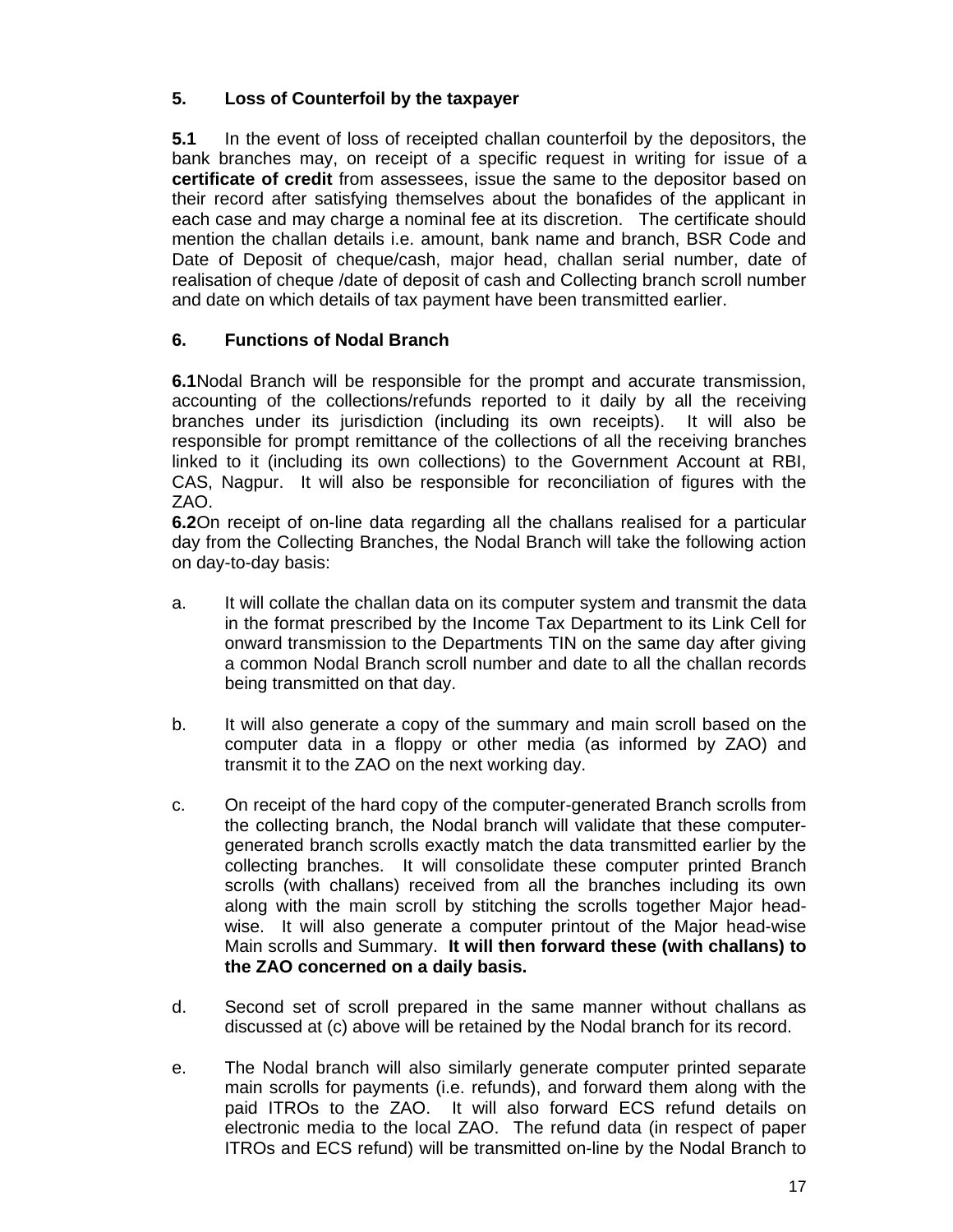TIN through the Link Cell. It will retain the advice/advices of the paid ITROs.

- f. During the first 15 days in April every year, the nodal branches will transmit and prepare two separate sets of scrolls – one normal scroll pertaining to April transactions and the other one pertaining to March transactions (which means scrolls of cheques / drafts / ITROs tendered and cleared upto 31st March by receiving branches and sent to the nodal branch subsequent to 31st March but before 15th April) - these will be scrolled by nodal branch as March residual account. The nodal branches will intimate the link cell at Nagpur for inclusion of these transactions as March transactions. The nodal branches will send another scroll for April transactions prominently indicating the month of account. Any cheque/draft tendered on or before 31st March and realised on or after 1st April will be treated as part of the April transactions. However, in light of the instruction that data for all challans for which payment has been realised on a given day should be transmitted online to the Income Tax Department on the same day, separate March residual scroll should only be needed in exceptional cases.
- g. The nodal branch will pass on the consolidated amount accounted by it to its Link Cell on day-to-day basis.

## **7. Crediting the tax collection to Government Account**

**7.1** The Nodal Branch acts as a pooling centre for all the receiving branches coming under its control and it is responsible for reporting of the transactions (along with all the related documents i.e. Challans and scrolls) to the ZAO. It is also responsible for transmitting the challan data for all these transactions to its Link Cell at Nagpur for onward online transmission to the Income Tax Department as well as for crediting the amount collected to Reserve Bank of India (Central Accounts Section or CAS), Nagpur.

**7.2** The Nodal Branch will prepare a daily memo and send it on a daily basis to its Link Cell at Nagpur (GAD, Mumbai in case of SBI) which in turn will make a daily settlement with RBI, CAS, Nagpur.

**7.3** The Link Cell of banks at Nagpur will consolidate the challan data received from the Nodal Branch for transmission to the Department's Tax Information Network (TIN) and will also monitor the daily receipts and check the accuracy of the daily memos received from the Nodal Branches. The Link Cell will then transmit the daily memos to CAS, RBI, Nagpur.

**7.4** The Nodal Branches of the banks will carry out monthly reconciliation with ZAOs of the amount settled by them with their Link Cell at Nagpur. On the basis of their records the ZAOs will verify the statements received from the Nodal Branches both major head-wise and Nodal Bank-wise. In case of any discrepancy, the Nodal Branch will carry out the corrections immediately and adjust the difference in the amount already credited / debited to the CBDT's account through its Link Cell at Nagpur under information to the ZAO.

**7.5** For the purpose of final reconciliation of the transactions with ZAOs and the Link Cell, the CAS, RBI, Nagpur will generate a monthly statement and furnish the same to ZAO and the Link Cell of the banks. RBI, CAS, Nagpur will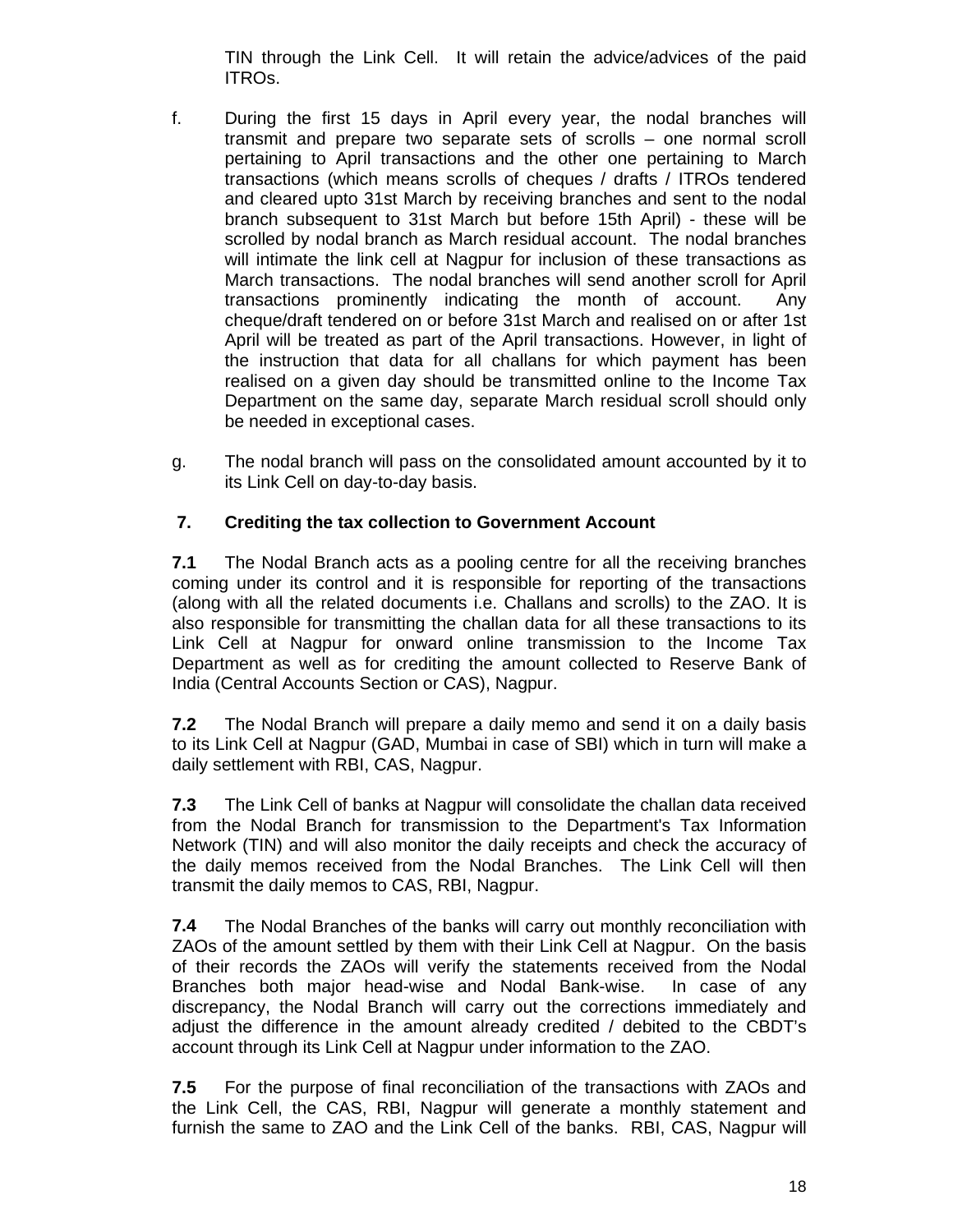furnish by 20th of the following month, a monthly analysis indicating major headwise receipts / refunds etc. to the CCA, CBDT.

## **8. Payment of interest on delayed transfer of tax collections**

**8.1** The tax collections effected by the designated branches of the authorized banks have to be credited to the Government Account, promptly on day-to-day basis. The maximum number of days allowed for crediting tax collections to Government Account at CAS, Nagpur are as under : -

- i. T+3 working days for all banks except private sector banks
- ii. T+3 days for private sector banks and IDBI Ltd

**8.2** If there is any delay beyond the period prescribed above, the banks are liable to be charged interest for delayed period. The interest for delayed remittance as mentioned above, is to be quantified and collected from the defaulting bank by the ZAOs. The rate of interest to be charged is Bank Rate as prevailing (which is generally notified biannually on May 1 and November 1) plus 2% or as decided by Reserve Bank in consultation with CGA from time to time.

## **9. Accounting of "March" transactions**

**9.1** Reserve Bank, Central Office, Mumbai will issue in the month of February each year special instructions to all banks collecting direct taxes regarding the procedure to be adopted in accounting the March transactions.

**9.2** The Nodal banks will be receiving scrolls relating to March of the previous Financial Year in April of the current year. In order to account for the entire collections of March in the same financial year the Nodal banks have to follow the following procedure during the month of April:

The nodal banks have to prepare two sets of separate scrolls - one pertaining to March residual collections (payments realized from taxpayer's account before  $31<sup>st</sup>$  March) and another for April transactions during the first 15 days in April. They should ensure that all the tax collections made by the receiving branches upto 31st March are accounted as **"March Residual Transactions"** and should not be mixed up with the transactions of April which fall in the financial year. The main scrolls for March transactions prepared from 1st to 15th April are to be distinctly marked as **"March Residual".** 

**9.3** It may also be noted that all the cheques / amount realized on or before 31st March should be treated as transactions relating to the current financial year and should be accounted for as such under the head **"March or March Residual Transactions"** in the current financial year.

**9.4** While reporting to their Link Cell in Nagpur, the Nodal banks should send two sets of figures distinctly showing **March Residual** and **April Transactions** separately upto 15th April.

**9.5** The date-wise monthly statements should also be prepared in two sets, one pertaining to **March Residual Transactions** and another relating to **April Transactions**.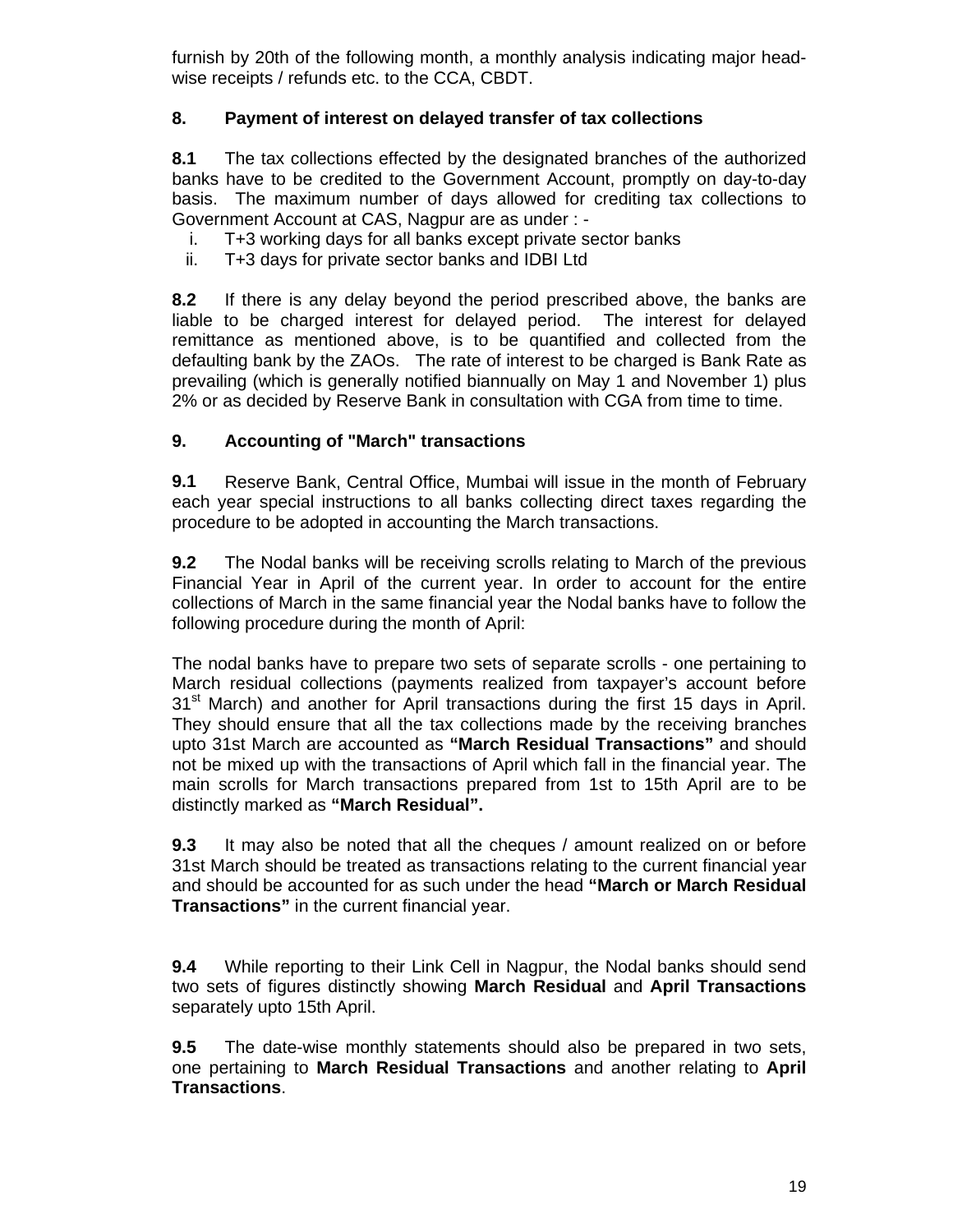## **10. Special arrangements during the month of March every year**

**10.1** The branches should follow the procedure explained in the earlier paragraphs meticulously and ensure that the collections made towards direct taxes are passed on promptly for credit to Government Account through the Nodal Branch / Link Cell. However, during the second fortnight of March every year, wherever the receiving branches and Nodal branch are situated locally, a special messenger system should be introduced by the receiving branches. All efforts may also be made to provide the collection figures on daily basis to the ZAO during the second fortnight of June, September and December every year, for onward transmission to the Government for monitoring, estimates etc.

## **11. Monitoring Committee - holding of periodical meetings**

**11.1** For the smooth functioning of the revised scheme for collection and accounting of direct taxes by the Authorised Banks, the Monitoring Committees consisting of officials from Nodal Banks/local authorities of the banks, ZAO and I.T. Department will be formed at every Zonal Accounts Office centre. The Committee will meet half-yearly and discuss various issues connected with direct tax work such as accounting, scrolling, reporting, remittance and reconciliation etc. and make efforts to sort out the problems at its own level. Further, annually there will be a special Monitoring Committee meeting in which very senior officials from CBDT, RBI, I.T. Department and banks will participate and redress the various problems being faced by the banks, ZAOs and I.T. Department in the fields. Banks will ensure that the necessary follow-up actions are taken on the Minutes of such meetings.

## **12. Redressal of public grievances**

**12.1** Each Authorised Bank should have an effective procedure for dealing with public complaints at the branches rendering service to Government Departments or members of the public as prescribed, from time to time. In case the bank detects a mistake in reporting of a tax payment or the major head of tax payment, either suo moto or being brought to its notice by the tax payer, the bank will promptly transmit the error record (as described earlier at paras 2.6 and 7.4) to TIN. This is imperative as the Income Tax Department will give credit to a taxpayer's on the information transmitted by the bank to TIN.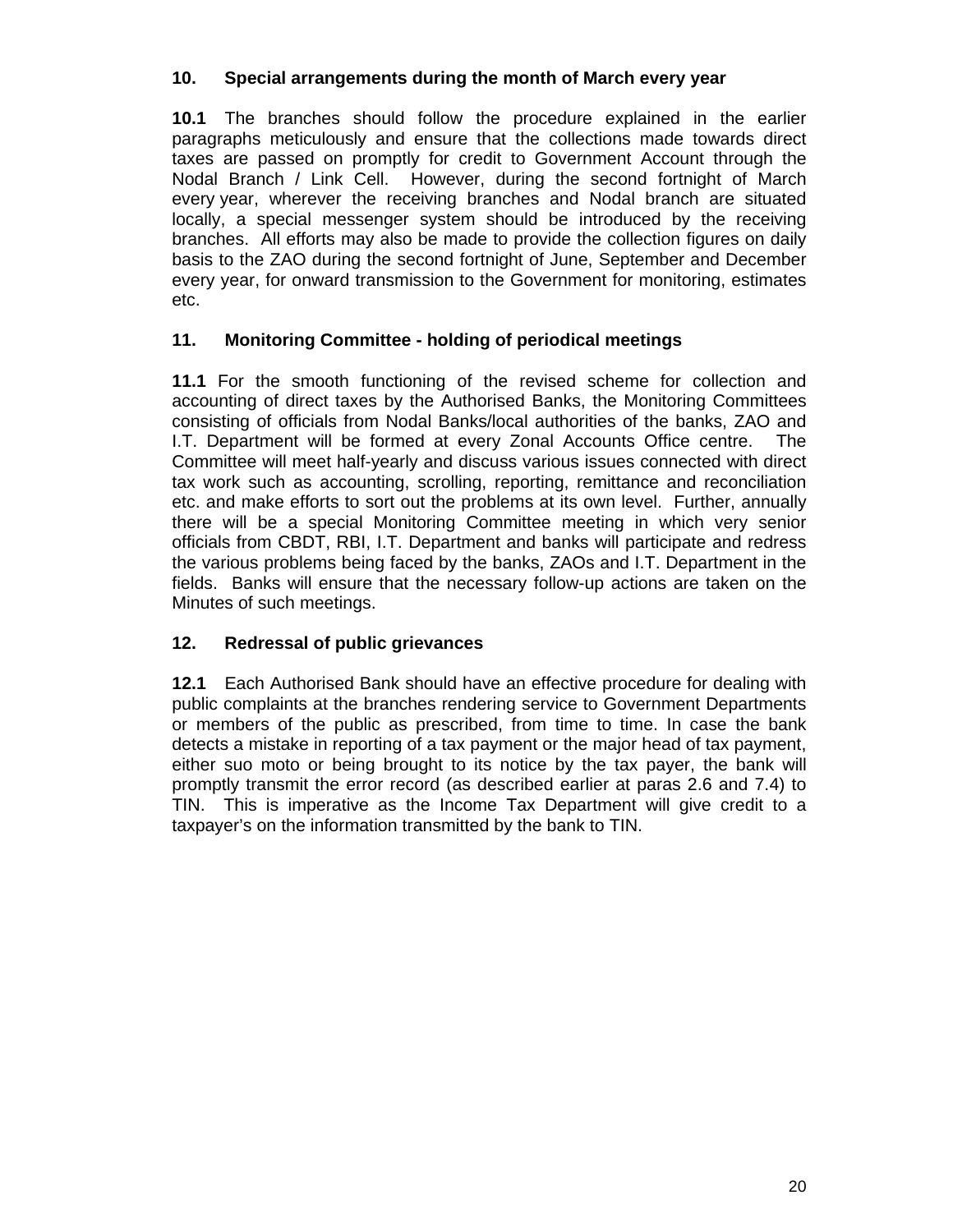### **OLTAS**

#### **User Manual for File Segregation Utility (FSU)**

#### **Introduction**

The FSU will be used by banks to generate a valid file from invalid input file and corresponding error file. This user manual will enable the bank users to better understand the functionalities provided in this File Segregation Utility.

#### **Intended Users:**

This manual is intended for the Link Cells of banks participating in OLTAS.

#### **Conventions used**

Detailed information about each field or button is available in the Field Description table following every task.

#### **1. Overview**

FSU in a utility which helps in generating a valid OLTAS file by removing the erroneous records. If you have an OLTAS file and the error file corresponding to it, this utility will help you to get rid of the errorneous records and make a new correct file. It removes the rejected records by reading the error file and generates a new file consisting valid records only with auto-generated RT04 records. This correct file can be uploaded to OLTAS site. All the rejected records are separated and kept in other file for your reference.

### **2. Functionality**

When you open the SPECIAL\_FVU.exe file a utility will be seen as below.

| Input Files<br>Input Base File | <b>Browse</b> |
|--------------------------------|---------------|
| <b>Input Error File</b>        | <b>Browse</b> |
| <b>Output Files</b>            |               |
| Output Base File               | <b>Browse</b> |
| <b>Output Error File</b>       | <b>Browse</b> |
| Start                          | Cancel        |

Figure 1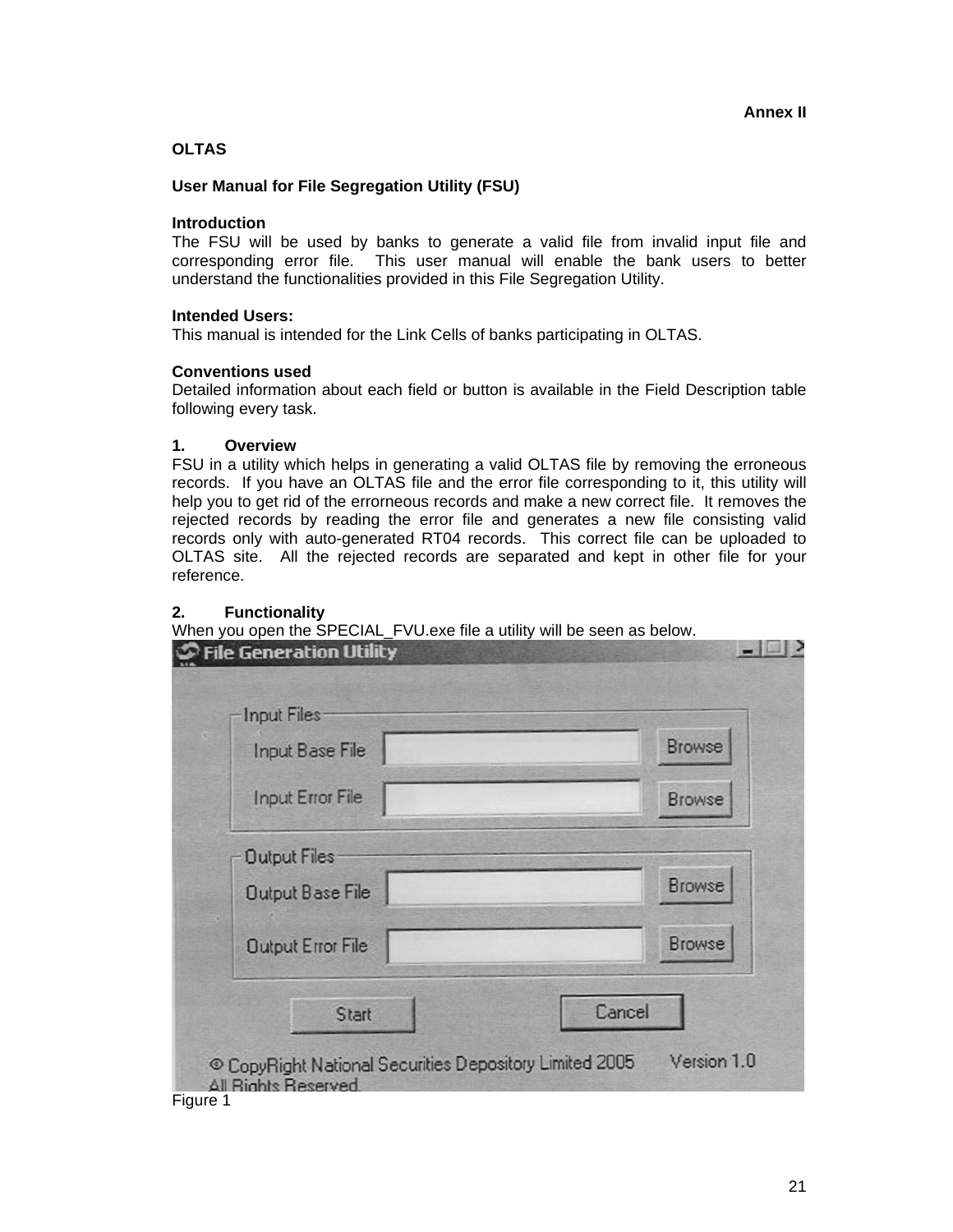The utility contains name of utility at the top, buttons for minimizing and closing the utility, four text fields and four buttons named "Browse", a start button and a cancel button. A copyright message and version number will also be visible.

The user is required to enter valid inputs in all the four text fields described below.

### **A. Input Base File:**

Give the full file path of the base file. This base file is the file which has got rejected due to some errors. You can select the file by clicking on browse button. It will show you an 'open' box as displayed below (Figure 2). Browse to the required folder, select the file and then click open.

Input file name should be in "ddmmyyfv.bnk" format only.

| Input Files:                                   |                                   |              |        |                 |                 |
|------------------------------------------------|-----------------------------------|--------------|--------|-----------------|-----------------|
| Input Base File                                |                                   |              | Browse |                 |                 |
| Input Error File                               |                                   |              | Browse |                 |                 |
| Ourut Files                                    | <b>Cipen</b>                      |              |        |                 | ? X             |
| <b>Output Base File</b>                        | $Look r \bigotimes$ FSU           |              |        | $C \subseteq C$ |                 |
| <b>Quiput Error File</b>                       | 14060590.111<br>罰<br>ERR.bt       |              |        |                 |                 |
| Start:                                         | ET FSU-1.lpg<br>in FSU-2.IPg      |              |        |                 |                 |
| @CooyRight National 5<br>All Flights Reserved. | "OltasUtil.exe<br>SPECIAL FYU.exe |              |        |                 |                 |
|                                                | Fle name:                         | 14060550.111 |        |                 | 0x <sub>1</sub> |
|                                                |                                   |              |        |                 |                 |

#### Figure 2

File extension should contain valid bank code.

#### **B. Input Error File:**

This is the error for the Input base file. (The one selected in step 1) The error file can be downloaded and saved from OLTAS site. You can also use the error file generated by OLTAS link cell utility. You need to give the full path of the error file. The browse button on the right hand side can be used as explained above. The error file contains the file name for which errors are found. This name should match with input base file. User should not change this file. Also if the correct error file is not used, following message will be shown and utility will get stopped (Figure 3).

There is no validation for name of the input error file.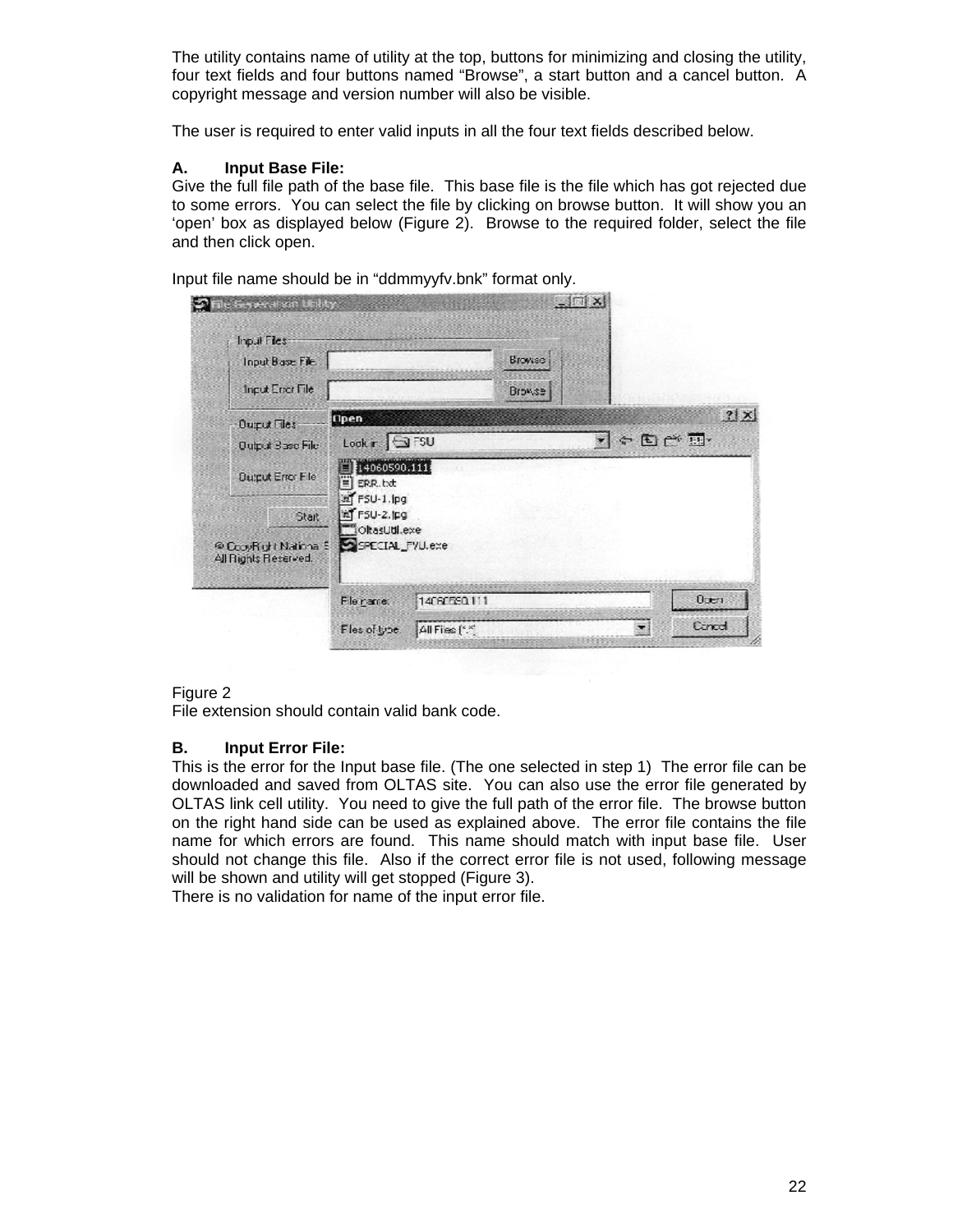| Input Base File      | hK\Desktop\FSU\14060590.000                               | Browse                                                  |
|----------------------|-----------------------------------------------------------|---------------------------------------------------------|
| Input Error File     | \DineshK\Desktop\FSU\ERR.txt                              | <b>Browse</b>                                           |
| <b>Output Files</b>  |                                                           |                                                         |
| Output Base File     | p\FSU\OUTPUT\140605a0.000                                 | <b>Browse</b>                                           |
| Output Error File    | Desktop\FSU\OUTPUT\ERR.txt                                | Browse                                                  |
| Start                | Cancel                                                    |                                                         |
| All Rights Reserved. | <sup>©</sup> CopyRight National Securities De SPECIAL FVU |                                                         |
|                      |                                                           | Input Base file name is not present in input error file |

### Figure 3

Note : Output valid file will not get generated correctly if any one out of two input files has got tampered. Also Error file generated from FVU or obtained from OLTAS site is acceptable. NO OTHER formats should be used, as they may give wrong results.

### **C. Output base file:**

This is the output valid file which can be uploaded to OLTAS site or validated through FVU. Full path of the file needs to be specified. The filename can be same as input base file name if the location is different else it will get overwritten to the input base file. Use browse button for browsing to required folder and then enter the required filename. The extension of the input base file and output base file should match.

#### a. Field MAJ\_HD\_CD, TOT\_NO\_OF\_RFND, TOT\_NO\_OF\_CHLN,

TOT\_NO\_ERR\_RFND, TOT\_NO\_ERR\_CHLN, RFND\_TOT\_AMT, CHLN\_TOT\_AMT in RT04 are calculated from the records data present in output valid file.

b. No\_Of\_Nodal field will be calculated from the records data present in Output Valid File i.e. distinct ZAO Codes present in Output Valid File.

c. Transmission date for every RT04 will be same as ddmmyy part of the Output Valid File Name.

d. Field RFND DEBIT DT of RT04 is kept BLANK.

e. In a particular RT08 R / N combination, if there is error in any of the records, both the records will be rejected and put into the Output Error File.

The output base file name should be in format "ddmmyyfv.bnk"

#### **D. Output error file :**

The utility will put all the rejected records in this file. User need to give the full path for this file. There is no validation for the name of this file.

### **Start Button :**

After entering valid filenames in all the four fields as above, click start button. A message will be shown after successful completion of the process.

#### **Cancel Button :**

Use Cancel button to close the utility.

…………………………………..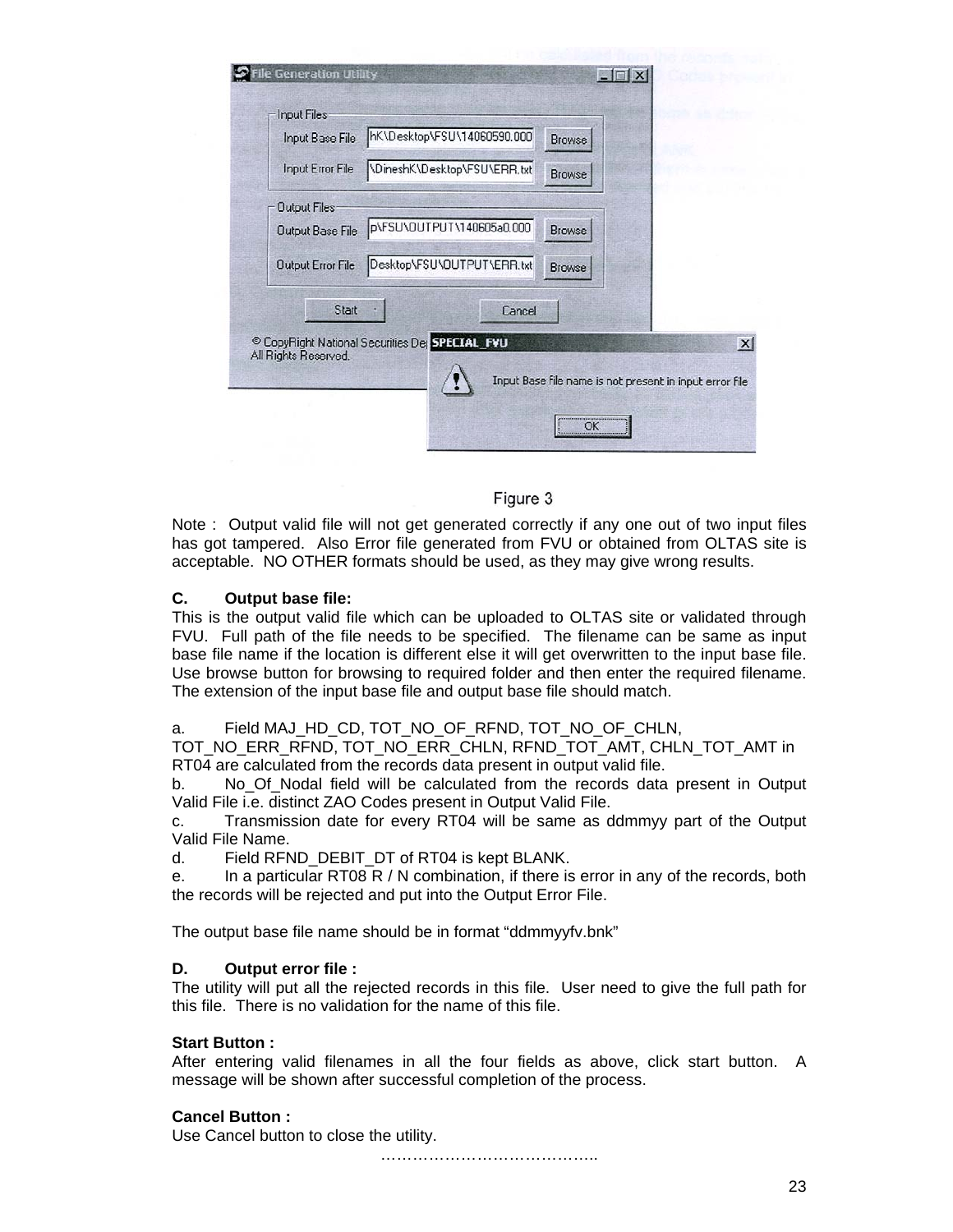# **Format for Nodal Branch Daily Main Scroll (Receipts)**

| 1              | <b>NODAL BRANCH</b>    |                  |
|----------------|------------------------|------------------|
|                | <b>SCROLL DATE</b>     |                  |
|                | (DD/MM/YYYY)           |                  |
| $\overline{2}$ | <b>BSR CODE</b>        |                  |
| $\overline{3}$ | DATE OF                |                  |
|                | <b>RECEIVING</b>       | First six fields |
|                | <b>BRANCH SCROLL</b>   |                  |
|                | (DD/MM/YYYY)           |                  |
| 4              | <b>TOTAL TAX</b>       |                  |
|                | <b>AMOUNT</b>          |                  |
| 5              | TOTAL NO. OF           |                  |
|                | <b>CHALLANS</b>        |                  |
| 6              | DO-ID                  |                  |
|                |                        |                  |
| #              | <b>MAJOR HEAD</b>      | <b>Block</b>     |
| #              | <b>AMOUNT</b>          |                  |
| #              | <b>NO. OF CHALLANS</b> |                  |
|                |                        |                  |
| #              | <b>MAJOR HEAD</b>      | <b>Block</b>     |
| #              | <b>AMOUNT</b>          |                  |
| #              | <b>NO. OF CHALLANS</b> |                  |
|                |                        |                  |
| #              | <b>MAJOR HEAD</b>      |                  |
| #              | <b>AMOUNT</b>          |                  |
| #              | <b>NO. OF CHALLANS</b> |                  |
|                |                        |                  |
|                |                        |                  |
|                |                        |                  |

#### **This block (shown above) will be repeated for as many times as no of tax heads are available. NOTE:**

1) The record for one receiving branch should be contained in one line and

values must be comma separated.

2) Carriage return or linefeed [i.e. ENTER KEY (↵)] indicates the end of the record for one receiving branch.

3) Sequence of block (majhd, amt, no\_challan) is not necessary but increasing order is preferable.

4) Example:

| First six fields                                                                  |                          | block | block | block |
|-----------------------------------------------------------------------------------|--------------------------|-------|-------|-------|
| 30/11/2005, 0230001, 25/11/2005, 6600, 22, PNE, 0020, 200, 2, 0021, 100, 1, 0024, | <b>→ ←──→ ←──→ ←</b> ──→ |       |       |       |
| 300, 4, 0026, 400, 2, 0031, 500, 1, 0032, 600, 2, 0033, 700, 1, 0034, 800, 1,     |                          |       |       |       |
| 0070, 900, 1, 0036, 1100, 5                                                       |                          |       |       |       |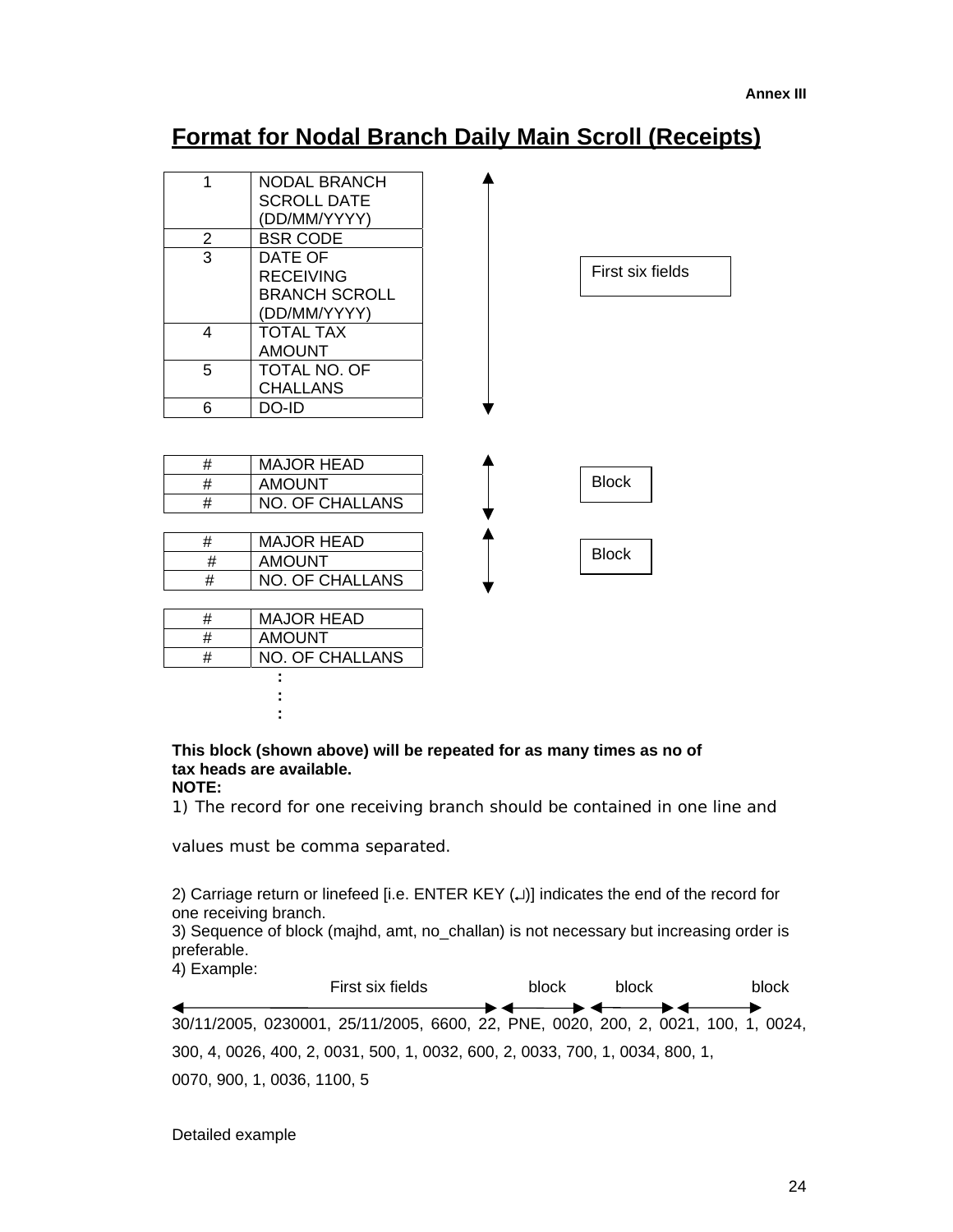First six fields block block block

◀ ▶◀

13/11/2005, 0000455, 12/11/2005, 5775, 18, PNE, 0020, 1525, 6, 0021, 200, 2, 0023, 100, 1, 0026, 300, 2, 0031, 600, 1, 0032, 750, 2, 0033, 550, 1, 0034, 800, 2, 0070, 950, 1 ↵

13/11/2005, 0003861, 12/11/2005, 9950, 17, PNE, 0020, 3500, 5, 0020, 2250, 3, 0023, 300, 1, 0026, 400, 1, 0031, 500, 1, 0033, 600, 2, 0032, 700, 1, 0034, 800, 2, 0070, 900, 1 ↵

13/11/2005, 0004618, 11/11/2005, 640112, 22, PNE, 0020, 629367,20, 0021, 10745, 2 ↵

13/11/2005, 0230011, 11/11/2005, 47071, 2, PNE, 0020, 47071, 2 ↵

13/11/2005, 0230116, 10/11/2005, 304648, 20, NSK, 0020,26942, 2,0021, 277706, 18 ↵

13/11/2005, 0230004, 13/11/2005, 408134, 16, NSK, 0020, 407190, 15, 0021, 944, 1 ↵

5) If nodal bank is sending the scrolls of two different dates for the same receiving branch in one DRS then their entry should be two different lines in the DRS file as shown below:

14/11/2005, 0002053, 12/11/2005, 5775, 18, PNE, 0020, 1525, 6, 0021, 200, 2, 0023, 100, 1, 0026, 300, 2, 0031, 600, 1,

0032, 750, 2, 0033, 550, 1, 0034, 800, 2, 0070, 950, 1 ↵

14/11/2005, 0002053, 13/11/2005, 9950, 17, PNE, 0020, 5250, 6, 0023, 500, 2, 0024, 300, 1, 0025, 400, 1, 0031, 500, 1, 0033, 600, 2, 0033, 700, 1, 0034, 800, 2, 0070, 900, 1 ↵ 14/11/2005, 0002034, 13/11/2005, 408134, 16, NSK, 0020, 407190, 15, 0021, 944, 1 ↵

¾ Observe first two lines of above DRS in which both lines contain same nodal branch scroll date and BSR code, which is a must in this case, but different details.

 $\triangleright$  Date of receiving branch scroll is different which must be lesser then nodal branch scroll date.

 $\triangleright$  Third line is regular row for other branch of the same nodal bank.

6) DATE: is date in DD/MM/YYYY format.

BSR CODE: is 7-digit numeric code.

DO-ID: is 3-digit alpha code.

MAJOR HEAD: is 4-digit numeric code.

AMOUNT and NO OF CHALLAN are numeric values.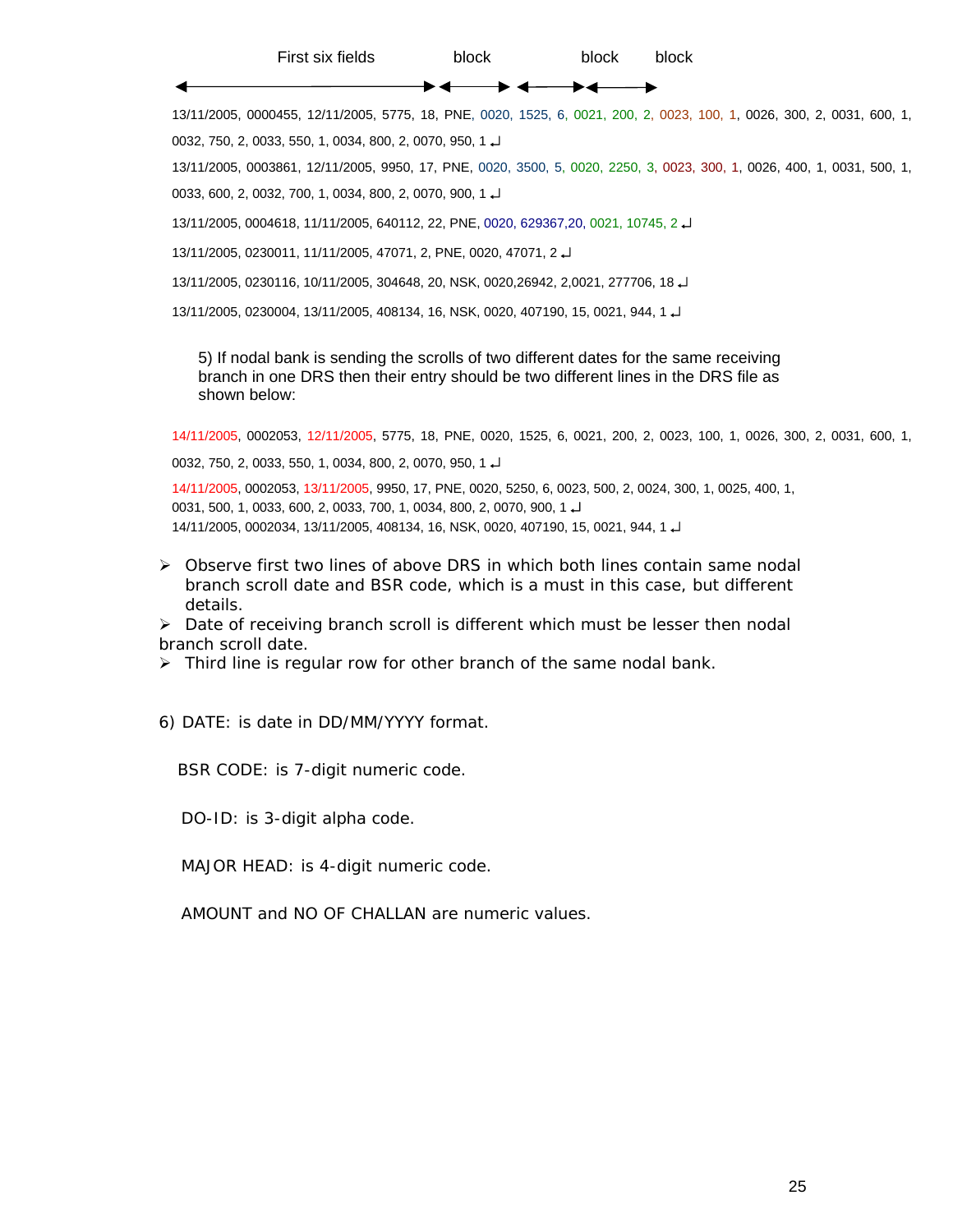| Sr.No.         | <b>Reference No</b>                                                                  | <b>Subject</b>                                                                                                                                                             |  |
|----------------|--------------------------------------------------------------------------------------|----------------------------------------------------------------------------------------------------------------------------------------------------------------------------|--|
| 1.             | DGBA.GAD.No.H-684/42.01.001/ 03-04 dated 9-<br>01-2004.                              | <b>Amendments to Pink Book 'Accounting</b><br><b>System for Direct Taxes'.</b>                                                                                             |  |
| $\mathbf{2}$   | RBI 2004/135<br>DGBA. GAD.No.1142 /42.01.001/2003-04 dated<br>April 2, 2004          | Procedure for Collection of Taxes at<br><b>Bank Branches - Customer Service</b>                                                                                            |  |
| 3              | <b>RBI/2004/131</b><br>DGBA.GAD.No.1008/42.01.034/2003-04<br>dated<br>April 1, 2004  | Introduction of On-line Tax Accounting<br>System (OLTAS) - Branding of Rubber<br><b>Stamp on copies of Challans</b>                                                        |  |
| 4              | RBI/145/2004<br>DGBA.GAD.No. H-1068 /42.01.034/2003-04 dated<br>April 16, 2004       | <b>Accounting Procedure for On-line Tax</b><br><b>Accounting System (OLTAS)</b>                                                                                            |  |
| 5              | RBI/2004/184<br>DGBA.GAD.No.H-1114/42.01.034/2003-04 dated<br>April 29, 2004         | Implementation<br>of<br>On-line<br>Tax<br>Accounting System with effect from<br>June 1, 2004                                                                               |  |
| 6              | RBI/2004/75<br>DGBA.GAD.No.H-69/42.01.034/2004-05<br>dated<br>July 28, 2004          | On-line<br>Tax<br><b>Accounting</b><br><b>System</b><br>(OLTAS) - Transmission of data to<br><b>NSDL - Validation Checks</b>                                               |  |
| $\overline{7}$ | RBI/2004/326<br>DGBA.GAD.No.3278-3311/42.01.034/2004-05<br>dated Dec. 31, 2004       | <b>Abolition of Sub-Agency Arrangements</b><br>for Collection of CBDT Dues - OLTAS                                                                                         |  |
| 8              | RBI/2005/406<br>DGBA.GAD.5236/42.01.034/2004-2005 dated<br>March 29, 2005            | On-line<br><b>Accounting</b><br>Tax<br><b>System</b><br>(OLTAS)-Funds Settlement - Reporting<br>to RBI, CAS Nagpur                                                         |  |
| 9              | RBI/2005/466<br>DGBA.GAD.No.H.5801/42.01.034/2004-05 dated<br>May 13, 2005           | <b>System</b><br><b>Tax Accounting</b><br>On-line<br>(OLTAS) - Funds Settlement                                                                                            |  |
| 10             | DGBA.GAD.No.H-1169 /42.01.034/2003-04<br>dated May 22, 2004                          | Accounting Procedure Relating to On-<br>Line Tax Accounting System (OLTAS) -<br><b>Clarifications</b>                                                                      |  |
| 11             | RBI/2004/181<br>DGBA.GAD.No.H-235/42.01.034/2004-05<br>dated<br>September 15, 2004   | On-line<br>Tax<br><b>Accounting</b><br><b>System</b><br>(OLTAS) - Participation of Branches                                                                                |  |
| 12             | RBI/2004/164<br>DGBA.GAD.No.H-170/42.01.034/<br>2003-04<br>September 4, 2004         | <b>Critical Issues regarding data</b><br>capture of OLTAS data by bank                                                                                                     |  |
| 13             | RBI/2005/411<br>DGBA.GAD.No.H-5287/42.01.034/2004-05 dated<br>April 1, 2005          | On-line<br>Tax<br><b>Accounting</b><br><b>System</b><br>(OLTAS) - Accounting Procedure<br>relating<br>crediting<br><b>CBDT</b><br>to<br>of<br>collections to Govt. Account |  |
| 14             | RBI 2005/412<br><b>DGBA.GAD.No.H</b><br>5318 /42.01.034/<br>2004-05<br>April 4, 2005 | De-authorisation of bank branches<br>for collection of Direct Taxes                                                                                                        |  |
| 15             | RBI/2005/81<br>DODA OAD NA DOOIAD DA DOAIDDDE DODE<br>أممةماء                        | OLTAS-<br>File :<br><b>Segregation</b><br><b>Utility</b>                                                                                                                   |  |